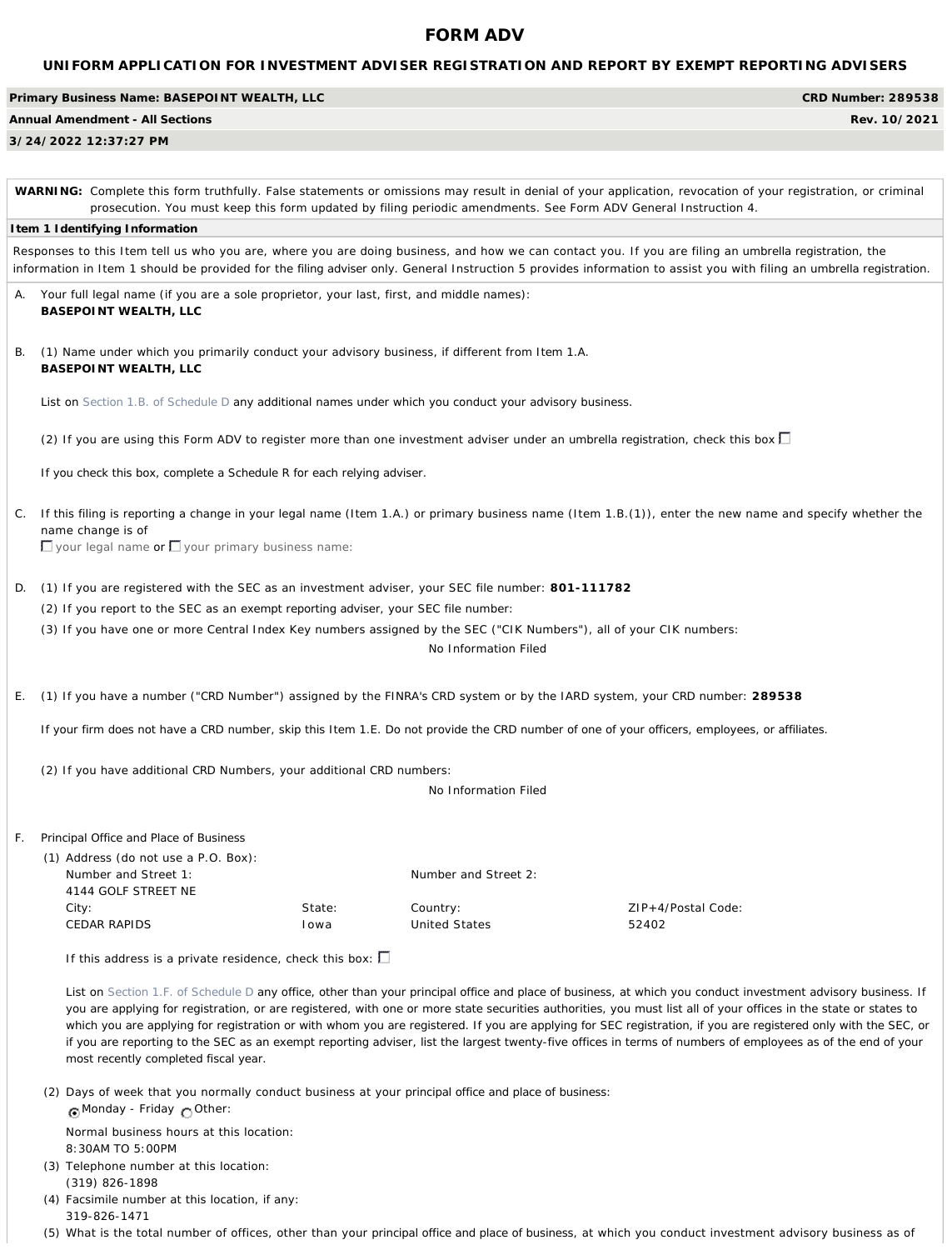|    | 2                                                                                        | the end of your most recently completed fiscal year?                                                                                                  |                           |                                                                                                                                                                                                                                                                                                                                                                                                                                                                                                                                                                                                                                                                     |         |                   |
|----|------------------------------------------------------------------------------------------|-------------------------------------------------------------------------------------------------------------------------------------------------------|---------------------------|---------------------------------------------------------------------------------------------------------------------------------------------------------------------------------------------------------------------------------------------------------------------------------------------------------------------------------------------------------------------------------------------------------------------------------------------------------------------------------------------------------------------------------------------------------------------------------------------------------------------------------------------------------------------|---------|-------------------|
| G. |                                                                                          | Mailing address, if different from your principal office and place of business address:                                                               |                           |                                                                                                                                                                                                                                                                                                                                                                                                                                                                                                                                                                                                                                                                     |         |                   |
|    | Number and Street 1:                                                                     |                                                                                                                                                       | Number and Street 2:      |                                                                                                                                                                                                                                                                                                                                                                                                                                                                                                                                                                                                                                                                     |         |                   |
|    | City:                                                                                    | State:                                                                                                                                                | Country:                  | ZIP+4/Postal Code:                                                                                                                                                                                                                                                                                                                                                                                                                                                                                                                                                                                                                                                  |         |                   |
|    |                                                                                          | If this address is a private residence, check this box: $\square$                                                                                     |                           |                                                                                                                                                                                                                                                                                                                                                                                                                                                                                                                                                                                                                                                                     |         |                   |
| Н. |                                                                                          |                                                                                                                                                       |                           | If you are a sole proprietor, state your full residence address, if different from your principal office and place of business address in Item 1.F.:                                                                                                                                                                                                                                                                                                                                                                                                                                                                                                                |         |                   |
|    | Number and Street 1:                                                                     |                                                                                                                                                       | Number and Street 2:      |                                                                                                                                                                                                                                                                                                                                                                                                                                                                                                                                                                                                                                                                     |         |                   |
|    | City:                                                                                    | State:                                                                                                                                                | Country:                  | ZIP+4/Postal Code:                                                                                                                                                                                                                                                                                                                                                                                                                                                                                                                                                                                                                                                  |         |                   |
|    | LinkedIn)?                                                                               |                                                                                                                                                       |                           | Do you have one or more websites or accounts on publicly available social media platforms (including, but not limited to, Twitter, Facebook and                                                                                                                                                                                                                                                                                                                                                                                                                                                                                                                     | $\odot$ | Yes No<br>$\circ$ |
|    |                                                                                          | addresses of employee accounts on publicly available social media platforms.                                                                          |                           | If "yes," list all firm website addresses and the address for each of the firm's accounts on publicly available social media platforms on Section 1.1. of Schedule D.<br>If a website address serves as a portal through which to access other information you have published on the web, you may list the portal without listing<br>addresses for all of the other information. You may need to list more than one portal address. Do not provide the addresses of websites or accounts on publicly<br>available social media platforms where you do not control the content. Do not provide the individual electronic mail (e-mail) addresses of employees or the |         |                   |
|    | Chief Compliance Officer                                                                 |                                                                                                                                                       |                           |                                                                                                                                                                                                                                                                                                                                                                                                                                                                                                                                                                                                                                                                     |         |                   |
|    |                                                                                          | information for your Chief Compliance Officer, if you have one. If not, you must complete Item 1.K. below.                                            |                           | (1) Provide the name and contact information of your Chief Compliance Officer. If you are an exempt reporting adviser, you must provide the contact                                                                                                                                                                                                                                                                                                                                                                                                                                                                                                                 |         |                   |
|    | Name:                                                                                    |                                                                                                                                                       | Other titles, if any:     |                                                                                                                                                                                                                                                                                                                                                                                                                                                                                                                                                                                                                                                                     |         |                   |
|    | Telephone number:                                                                        |                                                                                                                                                       | Facsimile number, if any: |                                                                                                                                                                                                                                                                                                                                                                                                                                                                                                                                                                                                                                                                     |         |                   |
|    | Number and Street 1:                                                                     |                                                                                                                                                       | Number and Street 2:      |                                                                                                                                                                                                                                                                                                                                                                                                                                                                                                                                                                                                                                                                     |         |                   |
|    | City:                                                                                    | State:                                                                                                                                                | Country:                  | ZIP+4/Postal Code:                                                                                                                                                                                                                                                                                                                                                                                                                                                                                                                                                                                                                                                  |         |                   |
|    |                                                                                          | Electronic mail (e-mail) address, if Chief Compliance Officer has one:                                                                                |                           |                                                                                                                                                                                                                                                                                                                                                                                                                                                                                                                                                                                                                                                                     |         |                   |
|    | Employer Identification Number (if any):<br>Name:<br>IRS Employer Identification Number: |                                                                                                                                                       |                           | (2) If your Chief Compliance Officer is compensated or employed by any person other than you, a related person or an investment company registered<br>under the Investment Company Act of 1940 that you advise for providing chief compliance officer services to you, provide the person's name and IRS                                                                                                                                                                                                                                                                                                                                                            |         |                   |
| К. |                                                                                          | about this Form ADV, you may provide that information here.                                                                                           |                           | Additional Regulatory Contact Person: If a person other than the Chief Compliance Officer is authorized to receive information and respond to questions                                                                                                                                                                                                                                                                                                                                                                                                                                                                                                             |         |                   |
|    | Name:                                                                                    |                                                                                                                                                       | Titles:                   |                                                                                                                                                                                                                                                                                                                                                                                                                                                                                                                                                                                                                                                                     |         |                   |
|    | Telephone number:                                                                        |                                                                                                                                                       | Facsimile number, if any: |                                                                                                                                                                                                                                                                                                                                                                                                                                                                                                                                                                                                                                                                     |         |                   |
|    | Number and Street 1:                                                                     |                                                                                                                                                       | Number and Street 2:      |                                                                                                                                                                                                                                                                                                                                                                                                                                                                                                                                                                                                                                                                     |         |                   |
|    | City:                                                                                    | State:                                                                                                                                                | Country:                  | ZIP+4/Postal Code:                                                                                                                                                                                                                                                                                                                                                                                                                                                                                                                                                                                                                                                  |         |                   |
|    |                                                                                          | Electronic mail (e-mail) address, if contact person has one:                                                                                          |                           |                                                                                                                                                                                                                                                                                                                                                                                                                                                                                                                                                                                                                                                                     |         |                   |
|    |                                                                                          | somewhere other than your principal office and place of business?                                                                                     |                           | Do you maintain some or all of the books and records you are required to keep under Section 204 of the Advisers Act, or similar state law,                                                                                                                                                                                                                                                                                                                                                                                                                                                                                                                          | $\circ$ | Yes No<br>⊙       |
|    | If "yes," complete Section 1.L. of Schedule D.                                           |                                                                                                                                                       |                           |                                                                                                                                                                                                                                                                                                                                                                                                                                                                                                                                                                                                                                                                     |         |                   |
|    |                                                                                          | M. Are you registered with a foreign financial regulatory authority?                                                                                  |                           |                                                                                                                                                                                                                                                                                                                                                                                                                                                                                                                                                                                                                                                                     | О       | Yes No<br>⊙       |
|    |                                                                                          | regulatory authority. If "yes," complete Section 1.M. of Schedule D.                                                                                  |                           | Answer "no" if you are not registered with a foreign financial regulatory authority, even if you have an affiliate that is registered with a foreign financial                                                                                                                                                                                                                                                                                                                                                                                                                                                                                                      |         |                   |
|    |                                                                                          |                                                                                                                                                       |                           |                                                                                                                                                                                                                                                                                                                                                                                                                                                                                                                                                                                                                                                                     |         | Yes No            |
|    |                                                                                          | N. Are you a public reporting company under Sections 12 or 15(d) of the Securities Exchange Act of 1934?                                              |                           |                                                                                                                                                                                                                                                                                                                                                                                                                                                                                                                                                                                                                                                                     | $\circ$ | ⊙                 |
|    |                                                                                          |                                                                                                                                                       |                           |                                                                                                                                                                                                                                                                                                                                                                                                                                                                                                                                                                                                                                                                     |         | Yes No            |
| О. | \$1 billion to less than \$10 billion                                                    | Did you have \$1 billion or more in assets on the last day of your most recent fiscal year?<br>If yes, what is the approximate amount of your assets: |                           |                                                                                                                                                                                                                                                                                                                                                                                                                                                                                                                                                                                                                                                                     | $\circ$ | ⊛                 |

\$10 billion to less than \$50 billion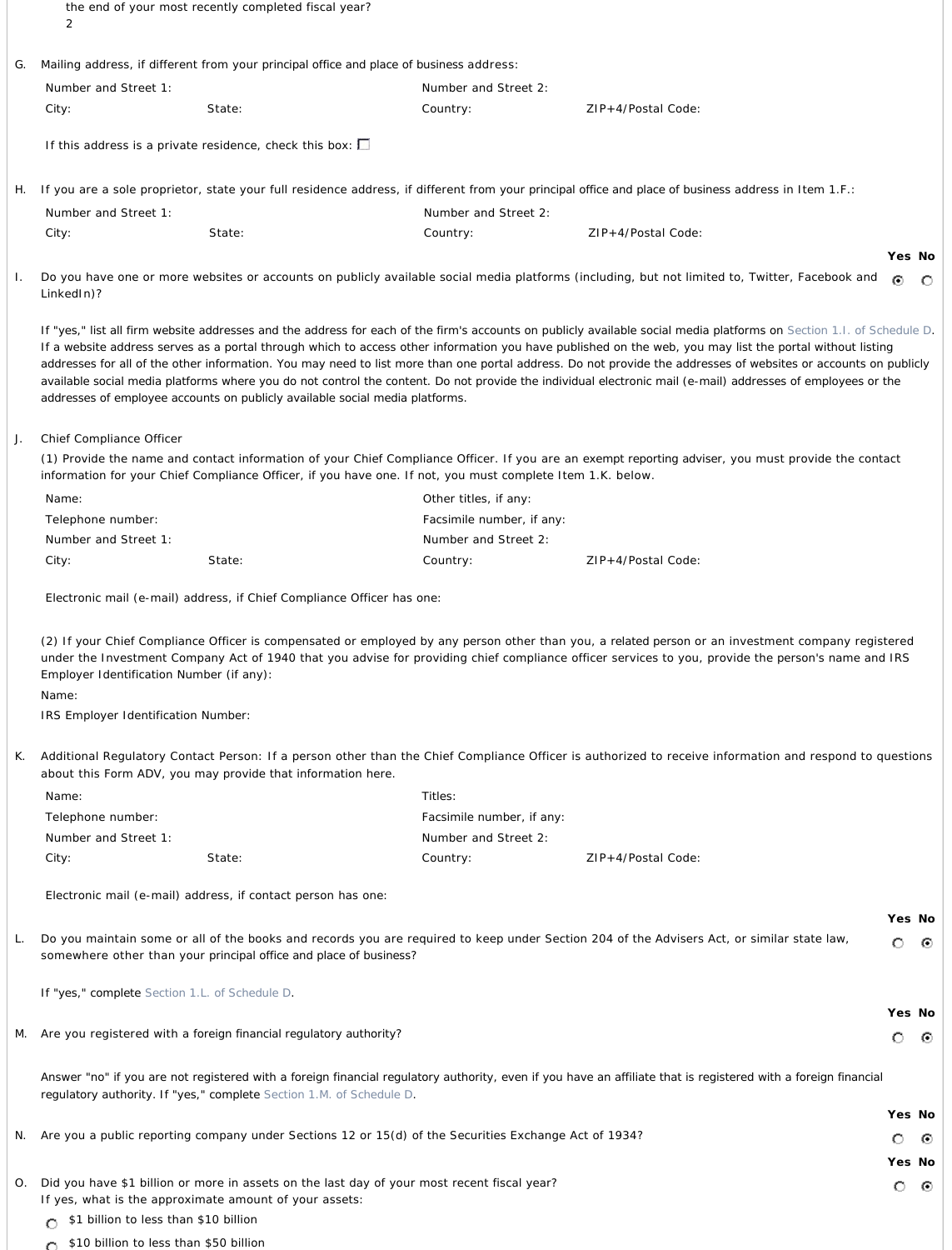| O. | \$50 billion or more |  |
|----|----------------------|--|

*For purposes of Item 1.O. only, "assets" refers to your total assets, rather than the assets you manage on behalf of clients. Determine your total assets using the total assets shown on the balance sheet for your most recent fiscal year end.*

P. Provide your *Legal Entity Identifier* if you have one:

A *legal entity identifier* is a unique number that companies use to identify each other in the financial marketplace. You may not have a *legal entity identifier*.

# **SECTION 1.B. Other Business Names**

No Information Filed

# **SECTION 1.F. Other Offices**

Complete the following information for each office, other than your *principal office and place of business*, at which you conduct investment advisory business. You must complete a separate Schedule D Section 1.F. for each location. If you are applying for SEC registration, if you are registered only with the SEC, or if you are an *exempt reporting adviser*, list only the largest twenty-five offices (in terms of numbers of *employees*).

| Number and Street 1:<br>4620 E 53RD STREET, STE. 203                                                                                                                                                                                                                               |                           | Number and Street 2: |                      |
|------------------------------------------------------------------------------------------------------------------------------------------------------------------------------------------------------------------------------------------------------------------------------------|---------------------------|----------------------|----------------------|
| City:                                                                                                                                                                                                                                                                              | State:                    | Country:             | $ZIP+4/Postal Code:$ |
| <b>DAVENPORT</b>                                                                                                                                                                                                                                                                   | Iowa                      | <b>United States</b> | 52807                |
| If this address is a private residence, check this box: $\square$                                                                                                                                                                                                                  |                           |                      |                      |
| Telephone Number:<br>319-826-1898                                                                                                                                                                                                                                                  | Facsimile Number, if any: |                      |                      |
| If this office location is also required to be registered with FINRA or a state securities authority as a branch office location for a broker-dealer or investment<br>adviser on the Uniform Branch Office Registration Form (Form BR), please provide the CRD Branch Number here: |                           |                      |                      |
| How many employees perform investment advisory functions from this office location?<br>2                                                                                                                                                                                           |                           |                      |                      |
| Are other business activities conducted at this office location? (check all that apply)                                                                                                                                                                                            |                           |                      |                      |
| $\Box$ (1) Broker-dealer (registered or unregistered)                                                                                                                                                                                                                              |                           |                      |                      |
| $\Box$ (2) Bank (including a separately identifiable department or division of a bank)                                                                                                                                                                                             |                           |                      |                      |
| $\Box$ (3) Insurance broker or agent                                                                                                                                                                                                                                               |                           |                      |                      |
| $\Box$ (4) Commodity pool operator or commodity trading advisor (whether registered or exempt from registration)                                                                                                                                                                   |                           |                      |                      |
| $\Box$ (5) Registered municipal advisor                                                                                                                                                                                                                                            |                           |                      |                      |
| $\Box$ (6) Accountant or accounting firm                                                                                                                                                                                                                                           |                           |                      |                      |
| $\Box$ (7) Lawyer or law firm                                                                                                                                                                                                                                                      |                           |                      |                      |
| Describe any other investment-related business activities conducted from this office location:                                                                                                                                                                                     |                           |                      |                      |
|                                                                                                                                                                                                                                                                                    |                           |                      |                      |

Complete the following information for each office, other than your *principal office and place of business*, at which you conduct investment advisory business. You must complete a separate Schedule D Section 1.F. for each location. If you are applying for SEC registration, if you are registered only with the SEC, or if you are an *exempt reporting adviser*, list only the largest twenty-five offices (in terms of numbers of *employees*).

| Number and Street 1: |
|----------------------|
| 300 MAIN STREET      |
| City:                |
| <b>DUBUOUE</b>       |
|                      |

Number and Street 2: STE. 325 Country: United States

State: Iowa

ZIP+4/Postal Code: 52001

If this address is a private residence, check this box:  $\square$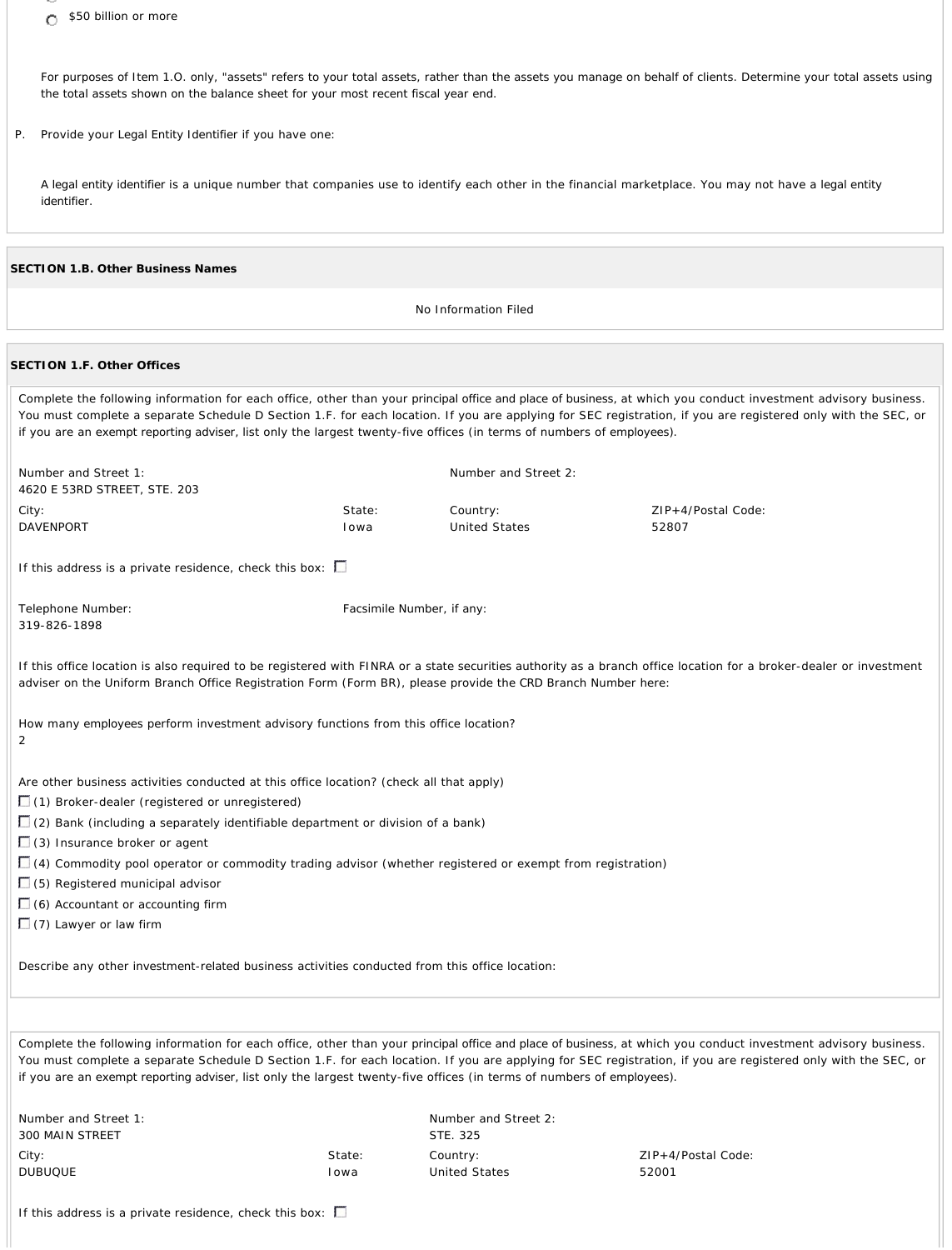Telephone Number: (563) 582-1606

1

Facsimile Number, if any:

If this office location is also required to be registered with FINRA or a *state securities authority* as a branch office location for a broker-dealer or investment adviser on the Uniform Branch Office Registration Form (Form BR), please provide the *CRD* Branch Number here:

How many *employees* perform investment advisory functions from this office location?

Are other business activities conducted at this office location? (check all that apply)

- $\Box$  (1) Broker-dealer (registered or unregistered)
- $\Box$  (2) Bank (including a separately identifiable department or division of a bank)
- $\Box$  (3) Insurance broker or agent
- $\Box$  (4) Commodity pool operator or commodity trading advisor (whether registered or exempt from registration)
- $\square$  (5) Registered municipal advisor
- $\Box$  (6) Accountant or accounting firm
- $\Box$  (7) Lawyer or law firm

Describe any other *investment-related* business activities conducted from this office location: MONDAY - FRIDAY BY APPOINTMENT ONLY CONTACT@BASEPOINTWEALTH.COM

## **SECTION 1.I. Website Addresses**

List your website addresses, including addresses for accounts on publicly available social media platforms where you control the content (including, but not limited to, Twitter, Facebook and/or LinkedIn). You must complete a separate Schedule D Section 1.I. for each website or account on a publicly available social media platform.

Address of Website/Account on Publicly Available Social Media Platform: HTTPS://TWITTER.COM/BASEPOINTWEALTH

Address of Website/Account on Publicly Available Social Media Platform: HTTPS://WWW.LINKEDIN.COM/COMPANY/BASEPOINTWEALTH

Address of Website/Account on Publicly Available Social Media Platform: HTTPS://WWW.FACEBOOK.COM/BASEPOINTWEALTH/

Address of Website/Account on Publicly Available Social Media Platform: https://basepointwealth.com/

**SECTION 1.L. Location of Books and Records**

No Information Filed

**SECTION 1.M. Registration with Foreign Financial Regulatory Authorities**

No Information Filed

### **Item 2 SEC Registration/Reporting**

Responses to this Item help us (and you) determine whether you are eligible to register with the SEC. Complete this Item 2.A. only if you are applying for SEC registration or submitting an *annual updating amendment* to your SEC registration. If you are filing an *umbrella registration*, the information in Item 2 should be provided for the *filing adviser* only.

A. To register (or remain registered) with the SEC, you must check **at least one** of the Items 2.A.(1) through 2.A.(12), below. If you are submitting an *annual updating amendment* to your SEC registration and you are no longer eligible to register with the SEC, check Item 2.A.(13). Part 1A Instruction 2 provides information to help you determine whether you may affirmatively respond to each of these items.

You (the adviser):

(1) are a **large advisory firm** that either:

- (a) has regulatory assets under management of \$100 million (in U.S. dollars) or more; or
- (b) has regulatory assets under management of \$90 million (in U.S. dollars) or more at the time of filing its most recent *annual updating*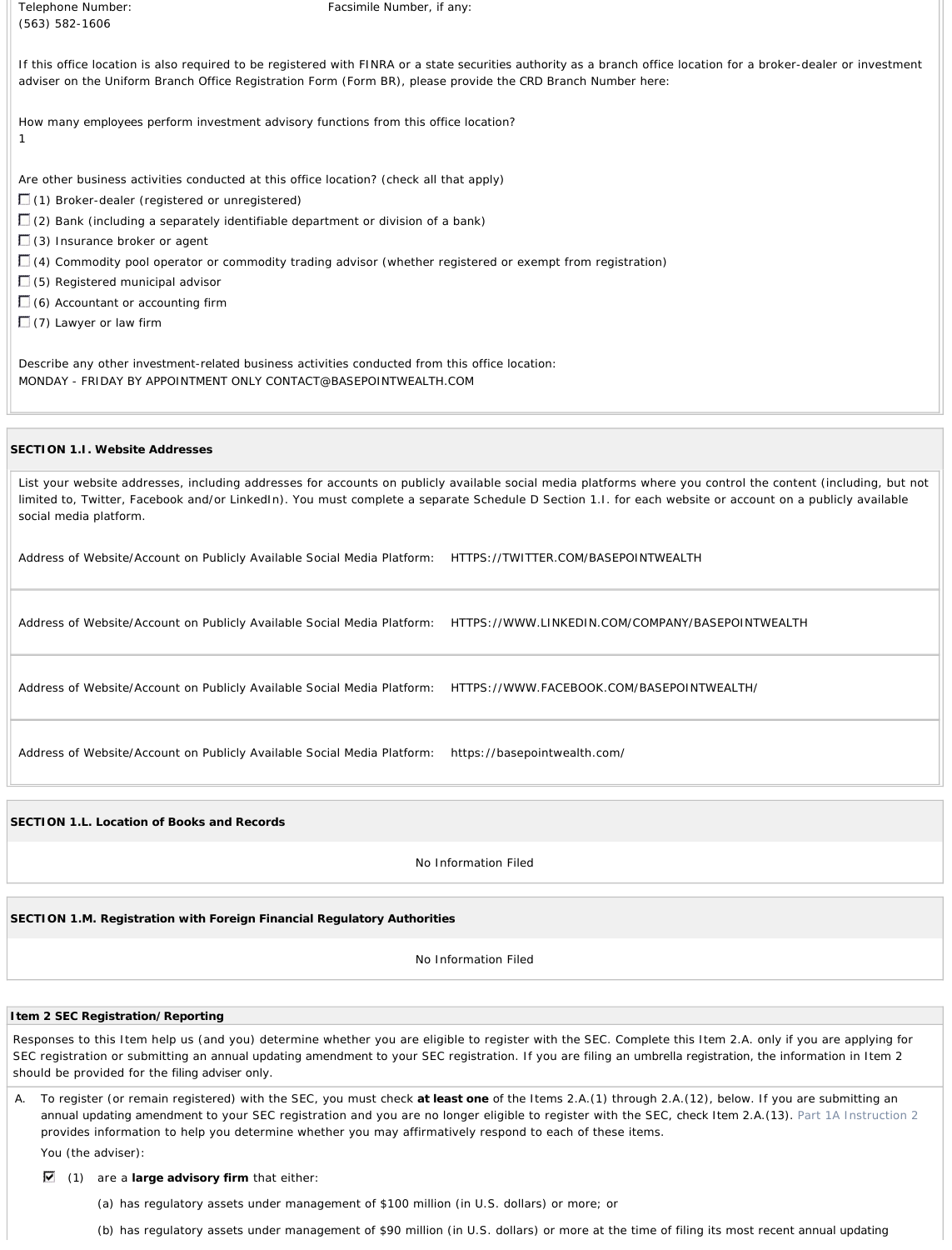*amendment* and is registered with the SEC;

- (2) are a **mid-sized advisory firm** that has regulatory assets under management of \$25 million (in U.S. dollars) or more but less than \$100 million (in U.S. dollars) and you are either:
	- (a) not required to be registered as an adviser with the *state securities authority* of the state where you maintain your *principal office and place of business*; or
	- (b) not subject to examination by the *state securities authority* of the state where you maintain your *principal office and place of business*;

*Click HERE for a list of states in which an investment adviser, if registered, would not be subject to examination by the state securities authority.*

- (3) Reserved
- П (4) have your *principal office and place of business* **outside the United States**;
- П (5) are **an investment adviser (or subadviser) to an investment company** registered under the Investment Company Act of 1940;
- Г (6) are **an investment adviser to a company which has elected to be a business development company** pursuant to section 54 of the Investment Company Act of 1940 and has not withdrawn the election, and you have at least \$25 million of regulatory assets under management;
- П (7) are a **pension consultant** with respect to assets of plans having an aggregate value of at least \$200,000,000 that qualifies for the exemption in rule 203A-2(a);
- П (8) are a **related adviser** under rule 203A-2(b) that *controls*, is *controlled* by, or is under common *control* with, an investment adviser that is registered with the SEC, and your *principal office and place of business* is the same as the registered adviser;

*If you check this box, complete Section 2.A.(8) of Schedule D.*

 $\Box$ (9) are an **adviser** relying on rule 203A-2(c) because you **expect to be eligible for SEC registration within 120 days;**

*If you check this box, complete Section 2.A.(9) of Schedule D.*

Г (10) are a **multi-state adviser** that is required to register in 15 or more states and is relying on rule 203A-2(d);

*If you check this box, complete Section 2.A.(10) of Schedule D.*

- Г (11) are an **Internet adviser** relying on rule 203A-2(e);
- П (12) have **received an SEC order** exempting you from the prohibition against registration with the SEC;

*If you check this box, complete Section 2.A.(12) of Schedule D.*

П (13) are **no longer eligible** to remain registered with the SEC.

### *State Securities Authority Notice Filings* **and State Reporting by** *Exempt Reporting Advisers*

C. Under state laws, SEC-registered advisers may be required to provide to *state securities authorities* a copy of the Form ADV and any amendments they file with the SEC. These are called *notice filings*. In addition, *exempt reporting advisers* may be required to provide *state securities authorities* with a copy of reports and any amendments they file with the SEC. If this is an initial application or report, check the box(es) next to the state(s) that you would like to receive notice of this and all subsequent filings or reports you submit to the SEC. If this is an amendment to direct your *notice filings* or reports to additional state(s), check the box(es) next to the state(s) that you would like to receive notice of this and all subsequent filings or reports you submit to the SEC. If this is an amendment to your registration to stop your *notice filings* or reports from going to state(s) that currently receive them, uncheck the box(es) next to those state(s).

| Jurisdictions      |                                    |                    |                                    |  |  |
|--------------------|------------------------------------|--------------------|------------------------------------|--|--|
| $\Box$ AL          | न प                                | $\triangledown$ ne | $\square$ sc                       |  |  |
| $\Box$ AK          | $\Box$ IN                          | $\Box$ NV          | $\Box$ SD                          |  |  |
| $\overline{V}$ AZ  | $\overline{\triangledown}$ IA      | $\Box$ NH          | $\Box$ TN                          |  |  |
| $\Box$ AR          | $\overline{\blacksquare}$ KS       | $\Box$ NJ          | $\overline{\mathbf{v}}$ tx         |  |  |
| $\triangledown$ CA | $\Box$ KY                          | $\Box$ NM          | $\Box$ UT                          |  |  |
| $\triangledown$ CO | V LA                               | $\Box$ NY          | $\Box$ vt                          |  |  |
| $\Box$ CT          | $\Box$ ME                          | $\Box$ NC          | $\Box$ vi                          |  |  |
| $\Box$ DE          | $\Box$ MD                          | $\Box$ ND          | $\Box$ VA                          |  |  |
| $\square$ DC       | $\Box$ MA                          | $\Box$ OH          | $\overline{\triangledown}$ WA      |  |  |
| ⊽ FL               | $\Box$ MI                          | $\Box$ ok          | $\square$ wv                       |  |  |
| $\Box$ GA          | $\overline{\blacktriangledown}$ MN | $\square$ OR       | $\overline{\blacktriangledown}$ wi |  |  |
| $\Box$ GU          | $\square$ MS                       | $\Box$ PA          | $\Box$ WY                          |  |  |
| ⊡нг                | $\square$ MO                       | $\Box$ PR          |                                    |  |  |
| $\Box$ ID          | $\Box$ MT                          | $\Box$ RI          |                                    |  |  |

*If you are amending your registration to stop your notice filings or reports from going to a state that currently receives them and you do not want to pay that state's notice filing or report filing fee for the coming year, your amendment must be filed before the end of the year (December 31).*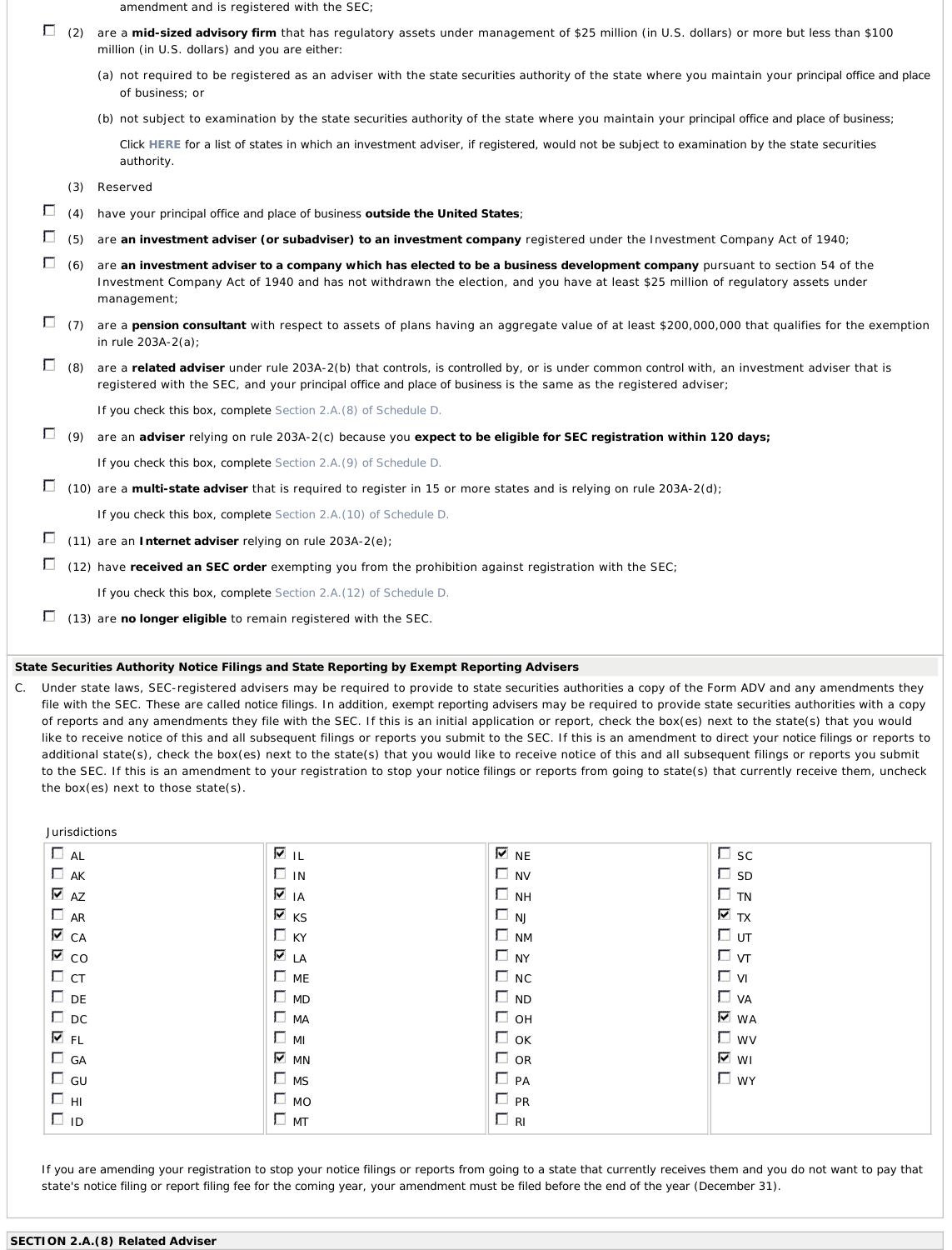If you are relying on the exemption in rule 203A-2(b) from the prohibition on registration because you *control*, are *controlled* by, or are under common *control* with an investment adviser that is registered with the SEC and your *principal office and place of business* is the same as that of the registered adviser, provide the following information:

Name of Registered Investment Adviser

*CRD* Number of Registered Investment Adviser

SEC Number of Registered Investment Adviser

## **SECTION 2.A.(9) Investment Adviser Expecting to be Eligible for Commission Registration within 120 Days**

If you are relying on rule 203A-2(c), the exemption from the prohibition on registration available to an adviser that expects to be eligible for SEC registration within 120 days, you are required to make certain representations about your eligibility for SEC registration. By checking the appropriate boxes, you will be deemed to have made the required representations. You must make both of these representations:

- I am not registered or required to be registered with the SEC or a *state securities authority* and I have a reasonable expectation that I will be eligible to register with the SEC within 120 days after the date my registration with the SEC becomes effective.
- I undertake to withdraw from SEC registration if, on the 120th day after my registration with the SEC becomes effective, I would be prohibited by Section 203A(a) of the Advisers Act from registering with the SEC.

### **SECTION 2.A.(10) Multi-State Adviser**

If you are relying on rule 203A-2(d), the multi-state adviser exemption from the prohibition on registration, you are required to make certain representations about your eligibility for SEC registration. By checking the appropriate boxes, you will be deemed to have made the required representations.

If you are applying for registration as an investment adviser with the SEC, you must make both of these representations:

- I have reviewed the applicable state and federal laws and have concluded that I am required by the laws of 15 or more states to register as an investment adviser with the *state securities authorities* in those states.
- I undertake to withdraw from SEC registration if I file an amendment to this registration indicating that I would be required by the laws of fewer than 15 states to register as an investment adviser with the *state securities authorities* of those states.

If you are submitting your *annual updating amendment*, you must make this representation:

Within 90 days prior to the date of filing this amendment, I have reviewed the applicable state and federal laws and have concluded that I am required by the laws of at least 15 states to register as an investment adviser with the *state securities authorities* in those states.

## **SECTION 2.A.(12) SEC Exemptive** *Order*

If you are relying upon an SEC *order* exempting you from the prohibition on registration, provide the following information:

Application Number:

803-

-

Date of *order*:

### **Item 3 Form of Organization**

If you are filing an *umbrella registration*, the information in Item 3 should be provided for the *filing adviser* only.

- A. How are you organized?
	- **C** Corporation
	- **Sole Proprietorship**
	- Limited Liability Partnership (LLP)  $\circ$
	- **Partnership**
	- Limited Liability Company (LLC)  $\odot$
	- Limited Partnership (LP) O
	- Other (specify): O.

*If you are changing your response to this Item, see Part 1A Instruction 4.*

B. In what month does your fiscal year end each year? DECEMBER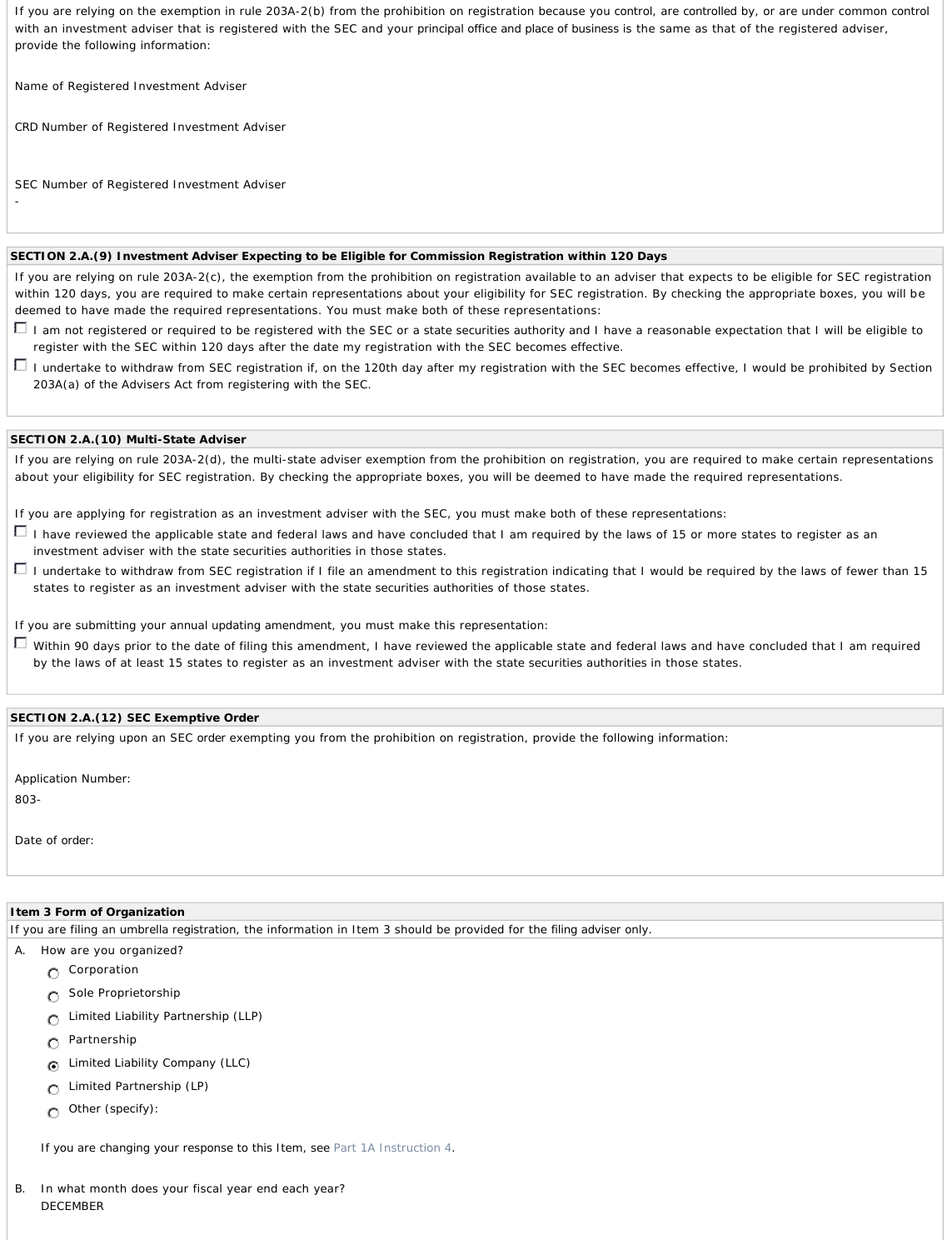C. Under the laws of what state or country are you organized?

State Country

Iowa United States

*If you are a partnership, provide the name of the state or country under whose laws your partnership was formed. If you are a sole proprietor, provide the name of the state or country where you reside.* 

*If you are changing your response to this Item, see Part 1A Instruction 4.* 

### **Item 4 Successions**

A. Are you, at the time of this filing, succeeding to the business of a registered investment adviser, including, for example, a change of your structure or legal status (e.g., form of organization or state of incorporation)?

*If "yes", complete Item 4.B. and Section 4 of Schedule D.*

B. Date of Succession: (MM/DD/YYYY)

*If you have already reported this succession on a previous Form ADV filing, do not report the succession again. Instead, check "No." See Part 1A Instruction 4.*

**Yes No**

 $\odot$ 

O

**SECTION 4 Successions**

No Information Filed

### **Item 5 Information About Your Advisory Business - Employees, Clients, and Compensation**

Responses to this Item help us understand your business, assist us in preparing for on-site examinations, and provide us with data we use when making regulatory policy. Part 1A Instruction 5.a. provides additional guidance to newly formed advisers for completing this Item 5.

## *Employees*

*If you are organized as a sole proprietorship, include yourself as an employee in your responses to Item 5.A. and Items 5.B.(1), (2), (3), (4), and (5). If an employee performs more than one function, you should count that employee in each of your responses to Items 5.B.(1), (2), (3), (4), and (5).*

- Approximately how many *employees* do you have? Include full- and part-time *employees* but do not include any clerical workers. 18
- B. (1) Approximately how many of the *employees* reported in 5.A. perform investment advisory functions (including research)?
	- 11
	- (2) Approximately how many of the *employees* reported in 5.A. are registered representatives of a broker-dealer?  $\Omega$
	- (3) Approximately how many of the *employees* reported in 5.A. are registered with one or more *state securities authorities* as *investment adviser representatives*?
		- 11
	- (4) Approximately how many of the *employees* reported in 5.A. are registered with one or more *state securities authorities* as *investment adviser representatives* for an investment adviser other than you?
		- $\Omega$

1

- (5) Approximately how many of the *employees* reported in 5.A. are licensed agents of an insurance company or agency?
- (6) Approximately how many firms or other *persons* solicit advisory *clients* on your behalf?

0

In your response to Item 5.B.(6), do not count any of your employees and count a firm only once - do not count each of the firm's employees that solicit on *your behalf.*

## *Clients*

*In your responses to Items 5.C. and 5.D. do not include as "clients" the investors in a private fund you advise, unless you have a separate advisory relationship with those investors.*

C. (1) To approximately how many *clients* for whom you do not have regulatory assets under management did you provide investment advisory services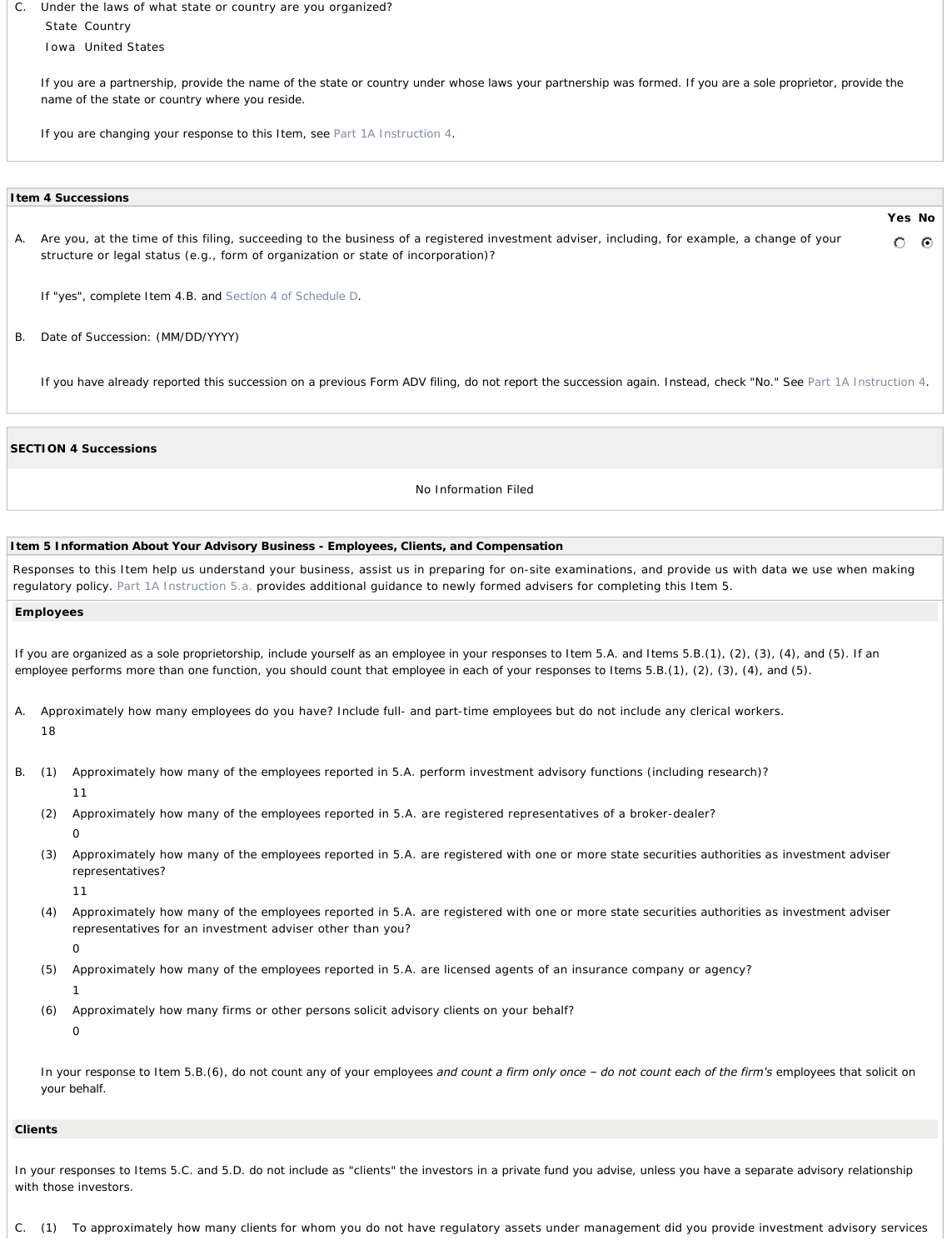during your most recently completed fiscal year? 14

- (2) Approximately what percentage of your *clients* are non-*United States persons*? 0%
- D. *For purposes of this Item 5.D., the category "individuals" includes trusts, estates, and 401(k) plans and IRAs of individuals and their family members, but does not include businesses organized as sole proprietorships.*

*The category "business development companies" consists of companies that have made an election pursuant to section 54 of the Investment Company Act of 1940. Unless you provide advisory services pursuant to an investment advisory contract to an investment company registered under the Investment Company Act of 1940, do not answer (1)(d) or (3)(d) below.*

Indicate the approximate number of your *clients* and amount of your total regulatory assets under management (reported in Item 5.F. below) attributable to each of the following type of *client*. If you have fewer than 5 *clients* in a particular category (other than (d), (e), and (f)) you may check Item 5.D.(2) rather than respond to Item 5.D.(1).

The aggregate amount of regulatory assets under management reported in Item 5.D.(3) should equal the total amount of regulatory assets under management reported in Item 5.F.(2)(c) below.

If a *client* fits into more than one category, select one category that most accurately represents the *client* to avoid double counting *clients* and assets. If you advise a registered investment company, business development company, or pooled investment vehicle, report those assets in categories (d), (e), and (f) as applicable.

| Type of Client                                                                                         | (1) Number of<br>Client(s) | (2) Fewer than<br>5 Clients | (3) Amount of Regulatory Assets<br>under Management |
|--------------------------------------------------------------------------------------------------------|----------------------------|-----------------------------|-----------------------------------------------------|
| (a) Individuals (other than high net worth individuals)                                                | 786                        | г                           | \$211,405,316                                       |
| (b) High net worth individuals                                                                         | 159                        | г                           | \$270,474,619                                       |
| (c) Banking or thrift institutions                                                                     | $\circ$                    | Г                           | \$0                                                 |
| (d) Investment companies                                                                               | $\circ$                    |                             | \$0                                                 |
| (e) Business development companies                                                                     | $\overline{O}$             |                             | \$0                                                 |
| (f) Pooled investment vehicles (other than investment companies and<br>business development companies) | $\overline{O}$             |                             | \$0                                                 |
| (g) Pension and profit sharing plans (but not the plan participants or<br>government pension plans)    | 12                         | Г                           | \$35,356,430                                        |
| (h) Charitable organizations                                                                           | $\overline{2}$             | ⊽                           | \$79,505                                            |
| (i) State or municipal <i>government entities</i> (including government pension<br>plans)              | $\overline{O}$             | Г                           | \$0                                                 |
| (j) Other investment advisers                                                                          | $\circ$                    | г                           | \$0                                                 |
| (k) Insurance companies                                                                                | $\circ$                    | г                           | \$0                                                 |
| (I) Sovereign wealth funds and foreign official institutions                                           | $\overline{O}$             | г                           | \$0                                                 |
| (m) Corporations or other businesses not listed above                                                  | 3                          | Г                           | \$696,255                                           |
| (n) Other:                                                                                             | $\overline{O}$             | Г                           | \$0                                                 |

### **Compensation Arrangements**

E. You are compensated for your investment advisory services by (check all that apply):

- (1) A percentage of assets under your management
- $\overline{\mathbf{v}}$ (2) Hourly charges
- П (3) Subscription fees (for a newsletter or periodical)
- $\overline{\mathbf{v}}$ (4) Fixed fees (other than subscription fees)
- П (5) Commissions
- ⊽ (6) *Performance-based fees*
- $\Box$ (7) Other (specify):

## **Item 5 Information About Your Advisory Business - Regulatory Assets Under Management**

**Regulatory Assets Under Management Yes No** F. (1) Do you provide continuous and regular supervisory or management services to securities portfolios?  $\odot$ - 0 (2) If yes, what is the amount of your regulatory assets under management and total number of accounts? U.S. Dollar Amount Total Number of Accounts Discretionary: (a) \$ 511,972,848 (d) 2,701 Non-Discretionary: (b) \$6,039,277 (e) 13 Total: (c) \$ 518,012,125 (f) 2,714

*Part 1A Instruction 5.b. explains how to calculate your regulatory assets under management. You must follow these instructions carefully when completing this Item.*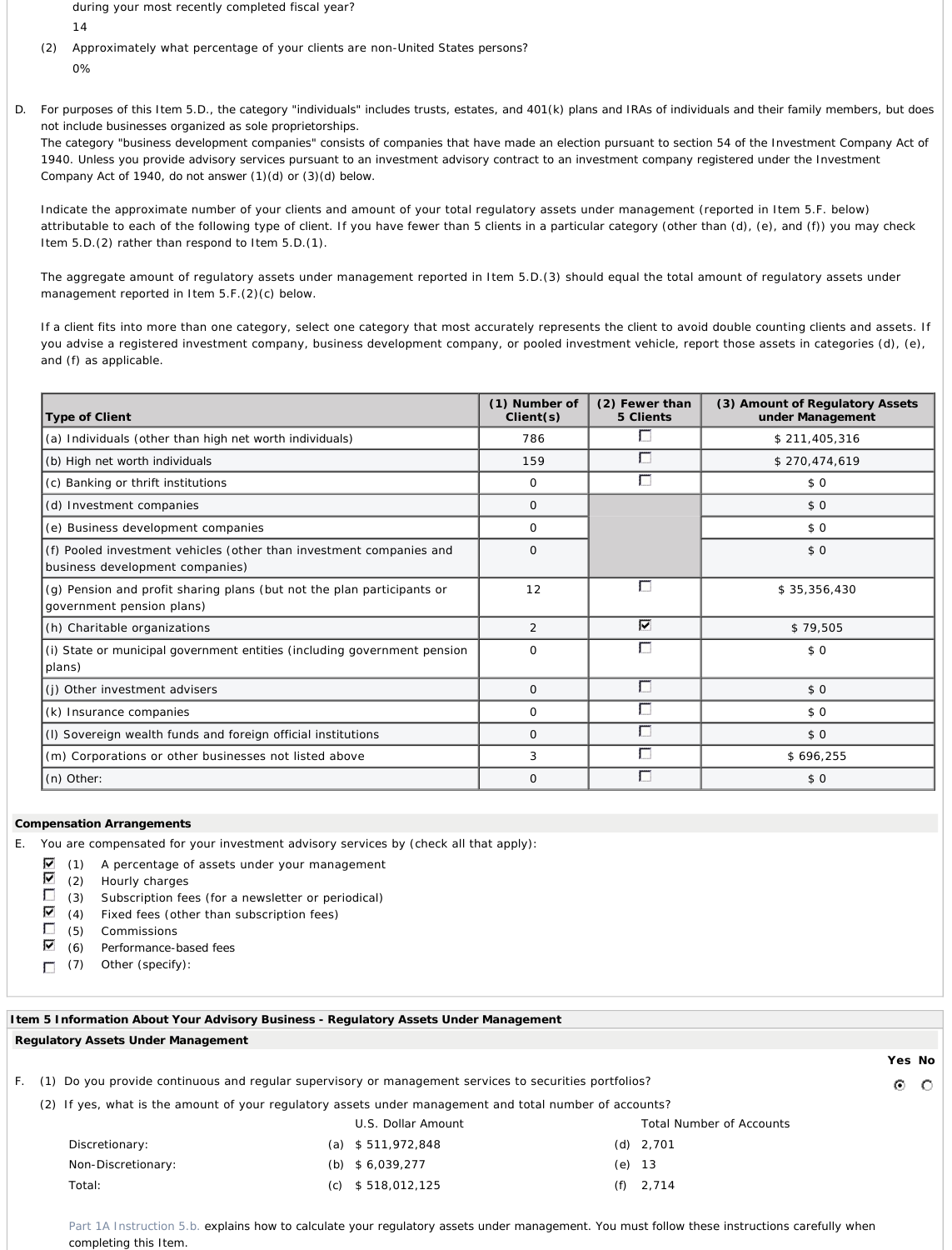- (3) What is the approximate amount of your total regulatory assets under management (reported in Item 5.F.(2)(c) above) attributable to *clients* who are non-*United States persons*?
	- \$ 0

## **Item 5 Information About Your Advisory Business - Advisory Activities**

## **Advisory Activities**

- G. What type(s) of advisory services do you provide? Check all that apply.
	- ⊽ (1) Financial planning services
	- ⊽ (2) Portfolio management for individuals and/or small businesses
	- $\Box$ (3) Portfolio management for investment companies (as well as "business development companies" that have made an election pursuant to section 54 of the Investment Company Act of 1940)
	- Г (4) Portfolio management for pooled investment vehicles (other than investment companies)
	- П (5) Portfolio management for businesses (other than small businesses) or institutional *clients* (other than registered investment companies and other pooled investment vehicles)
	- ⊽ (6) Pension consulting services
	- П (7) Selection of other advisers (including *private fund* managers)
	- П (8) Publication of periodicals or newsletters
	- П (9) Security ratings or pricing services
	- г (10) Market timing services
	- П (11) Educational seminars/workshops
	- ⊽ (12) Other(specify): TAX & ACCOUNTING

*Do not check Item 5.G.(3) unless you provide advisory services pursuant to an investment advisory contract to an investment company registered under the Investment Company Act of 1940, including as a subadviser. If you check Item 5.G.(3), report the 811 or 814 number of the investment company or investment companies to which you provide advice in Section 5.G.(3) of Schedule D.* 

- H. If you provide financial planning services, to how many *clients* did you provide these services during your last fiscal year?
	- 0  $\circ$
	- $O<sup>1 10</sup>$
	- 11 25 ۵
	- 26 50  $\circ$
	- 51 100  $\circ$
	- 101 250  $\circ$
	- 251 500  $\circ$
	- More than 500  $\circ$

If more than 500, how many? (round to the nearest 500)

*In your responses to this Item 5.H., do not include as "clients" the investors in a private fund you advise, unless you have a separate advisory relationship with those investors.* 

|    |                                                                                                                                                                                                                                                                | Yes No |                 |
|----|----------------------------------------------------------------------------------------------------------------------------------------------------------------------------------------------------------------------------------------------------------------|--------|-----------------|
| Ι. | (1) Do you participate in a wrap fee program?                                                                                                                                                                                                                  |        | $\circ$ $\circ$ |
|    | (2) If you participate in a wrap fee program, what is the amount of your regulatory assets under management attributable to acting as:                                                                                                                         |        |                 |
|    | (a) sponsor to a wrap fee program<br>\$512,192,190                                                                                                                                                                                                             |        |                 |
|    | (b) portfolio manager for a wrap fee program?<br>\$0                                                                                                                                                                                                           |        |                 |
|    | (c) sponsor to and portfolio manager for the same wrap fee program?<br>\$512,192,190                                                                                                                                                                           |        |                 |
|    | If you report an amount in Item 5.1.(2)(c), do not report that amount in Item 5.1.(2)(a) or Item 5.1.(2)(b).                                                                                                                                                   |        |                 |
|    | If you are a portfolio manager for a wrap fee program, list the names of the programs, their sponsors and related information in Section 5.1.(2) of Schedule D.                                                                                                |        |                 |
|    | If your involvement in a wrap fee program is limited to recommending wrap fee programs to your clients, or you advise a mutual fund that is offered through a<br>wrap fee program, do not check Item 5.1.(1) or enter any amounts in response to Item 5.1.(2). |        |                 |
|    |                                                                                                                                                                                                                                                                | Yes No |                 |
|    | (1) In response to Item 4.B. of Part 2A of Form ADV, do you indicate that you provide investment advice only with respect to limited types of<br>investments?                                                                                                  |        | $\circ$ $\circ$ |
|    | (2) Do you report client assets in Item 4.E. of Part 2A that are computed using a different method than the method used to compute your<br>regulatory assets under management?                                                                                 |        | $\circ$ $\circ$ |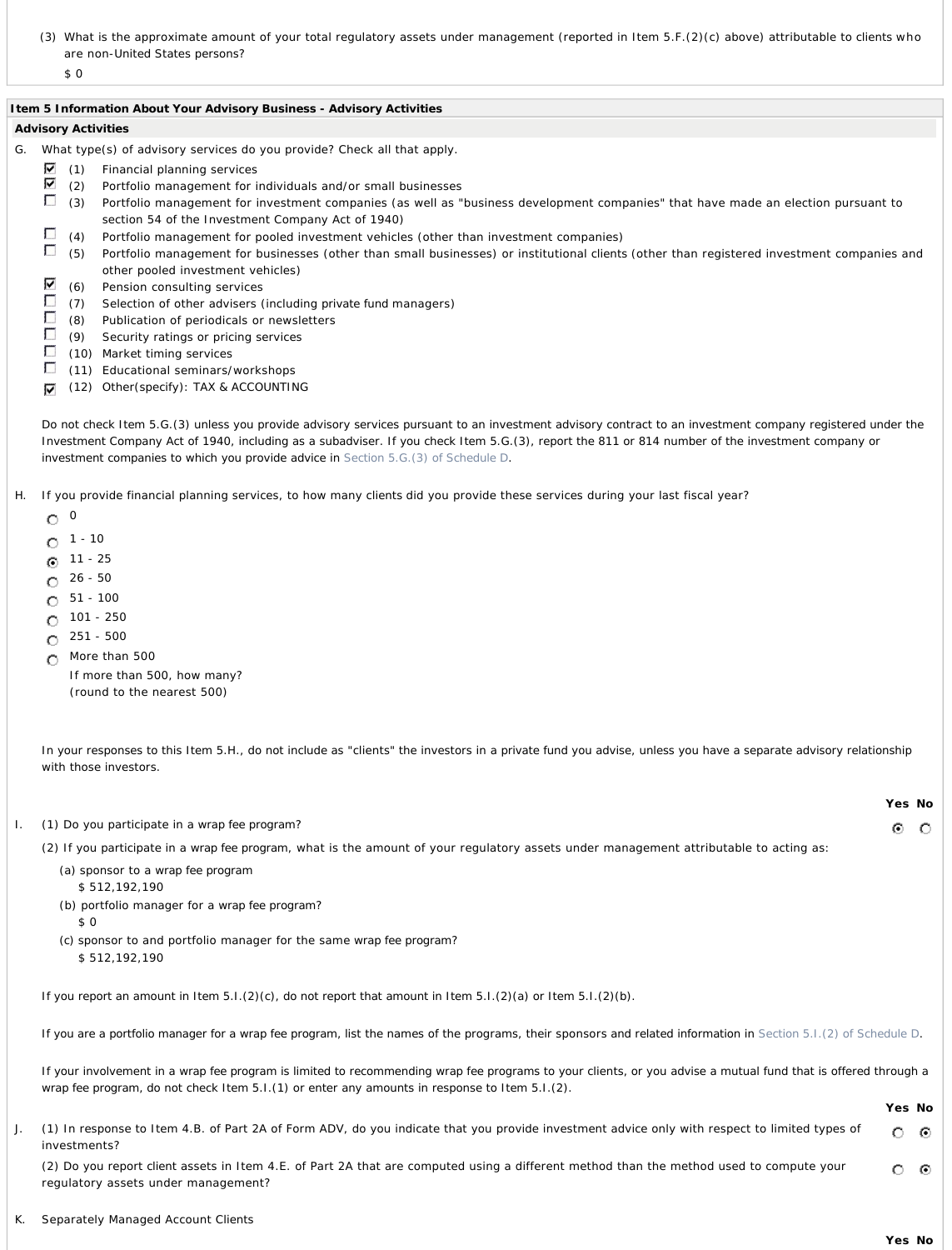|    | (1) Do you have regulatory assets under management attributable to clients other than those listed in Item 5.D.(3)(d)-(f) (separately<br>managed account clients)?                                                                 | $\odot$ | $\circ$ |
|----|------------------------------------------------------------------------------------------------------------------------------------------------------------------------------------------------------------------------------------|---------|---------|
|    | If yes, complete Section 5.K. (1) of Schedule D.                                                                                                                                                                                   |         |         |
|    | (2) Do you engage in borrowing transactions on behalf of any of the separately managed account clients that you advise?                                                                                                            | $\circ$ | ⊙       |
|    | If yes, complete Section 5.K. (2) of Schedule D.                                                                                                                                                                                   |         |         |
|    | (3) Do you engage in derivative transactions on behalf of any of the separately managed account clients that you advise?                                                                                                           | О       | ⊙       |
|    | If yes, complete Section 5.K. (2) of Schedule D.                                                                                                                                                                                   |         |         |
|    | (4) After subtracting the amounts in Item 5.D.(3)(d)-(f) above from your total regulatory assets under management, does any custodian hold<br>ten percent or more of this remaining amount of regulatory assets under management?  | $\odot$ | $\circ$ |
|    | If yes, complete Section 5.K. (3) of Schedule D for each custodian.                                                                                                                                                                |         |         |
| L. | Marketing Activities                                                                                                                                                                                                               |         |         |
|    | (1) Do any of your advertisements include:                                                                                                                                                                                         |         | Yes No  |
|    | (a) Performance results?                                                                                                                                                                                                           | $\circ$ | ⊙       |
|    | (b) A reference to specific investment advice provided by you (as that phrase is used in rule $206(4)$ -1(a)(5))?                                                                                                                  | О       | ⊙       |
|    | (c) Testimonials (other than those that satisfy rule $206(4)-1(b)(4)(ii)$ ?                                                                                                                                                        | О       | ⊙       |
|    | (d) Endorsements (other than those that satisfy rule 206(4)-1(b)(4)(ii))?                                                                                                                                                          | О       | ⊙       |
|    | (e) Third-party ratings?                                                                                                                                                                                                           | $\circ$ | ⊙       |
|    | (2) If you answer "yes" to L(1)(c), (d), or (e) above, do you pay or otherwise provide cash or non-cash compensation, directly or indirectly, in<br>connection with the use of testimonials, endorsements, or third-party ratings? | $\circ$ | ⊙       |
|    | (3) Do any of your advertisements include hypothetical performance?                                                                                                                                                                | $\circ$ | ⊙       |
|    | (4) Do any of your advertisements include predecessor performance?                                                                                                                                                                 |         | ⊙       |
|    |                                                                                                                                                                                                                                    |         |         |
|    | SECTION 5.G.(3) Advisers to Registered Investment Companies and Business Development Companies                                                                                                                                     |         |         |

No Information Filed

## **SECTION 5.I.(2)** *Wrap Fee Programs*

If you are a portfolio manager for one or more *wrap fee programs*, list the name of each program and its *sponsor*. You must complete a separate Schedule D Section 5.I.(2) for each *wrap fee program* for which you are a portfolio manager.

Name of *Wrap Fee Program* BASEPOINT WEALTH

Name of *Sponsor* BASEPOINT WEALTH

-

*Sponsor's* SEC File Number (if any) (e.g., 801-, 8-, 866-, 802-):

*Sponsor's CRD* Number (if any):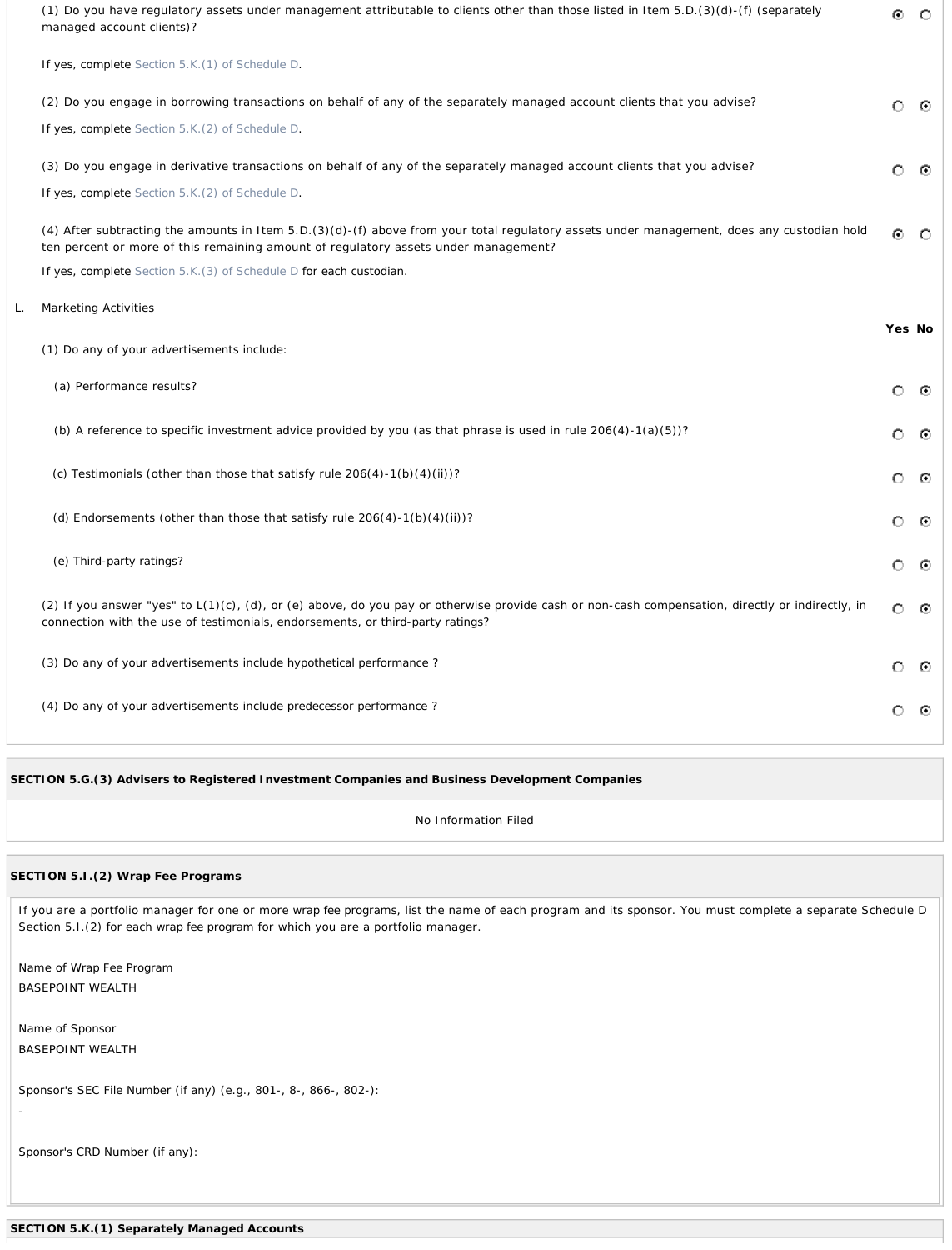After subtracting the amounts reported in Item 5.D.(3)(d)-(f) from your total regulatory assets under management, indicate the approximate percentage of this remaining amount attributable to each of the following categories of assets. If the remaining amount is at least \$10 billion in regulatory assets under management, complete Question (a). If the remaining amount is less than \$10 billion in regulatory assets under management, complete Question (b).

Any regulatory assets under management reported in Item 5.D.(3)(d), (e), and (f) should not be reported below.

If you are a subadviser to a separately managed account, you should only provide information with respect to the portion of the account that you subadvise.

End of year refers to the date used to calculate your regulatory assets under management for purposes of your *annual updating amendment* . Mid-year is the date six months before the end of year date. Each column should add up to 100% and numbers should be rounded to the nearest percent.

Investments in derivatives, registered investment companies, business development companies, and pooled investment vehicles should be reported in those categories. Do not report those investments based on related or underlying portfolio assets. Cash equivalents include bank deposits, certificates of deposit, bankers' acceptances and similar bank instruments.

Some assets could be classified into more than one category or require discretion about which category applies. You may use your own internal methodologies and the conventions of your service providers in determining how to categorize assets, so long as the methodologies or conventions are consistently applied and consistent with information you report internally and to current and prospective clients. However, you should not double count assets, and your responses must be consistent with any instructions or other guidance relating to this Section.

| (a)   | <b>Asset Type</b>                                                                                                                 | Mid-year | End of year  |
|-------|-----------------------------------------------------------------------------------------------------------------------------------|----------|--------------|
| (i)   | Exchange-Traded Equity Securities                                                                                                 | %        | %            |
| (i)   | Non Exchange-Traded Equity Securities                                                                                             | %        | %            |
| (iii) | U.S. Government/Agency Bonds                                                                                                      | %        | %            |
| (iv)  | U.S. State and Local Bonds                                                                                                        | %        | %            |
| (v)   | Sovereign Bonds                                                                                                                   | %        | %            |
| (vi)  | Investment Grade Corporate Bonds                                                                                                  | %        | %            |
|       | (vii) Non-Investment Grade Corporate Bonds                                                                                        | %        | %            |
|       | (viii) Derivatives                                                                                                                | %        | %            |
| (ix)  | Securities Issued by Registered Investment Companies or Business Development Companies                                            | %        | $\%$         |
| (x)   | Securities Issued by Pooled Investment Vehicles (other than Registered Investment Companies or Business<br>Development Companies) | %        | %            |
| (xi)  | Cash and Cash Equivalents                                                                                                         | $\%$     | $\%$         |
|       | (xii) Other                                                                                                                       | %        | $^{\circ}\%$ |

Generally describe any assets included in "Other"

| (b)   | <b>Asset Type</b>                                                                                                                 | <b>End of year</b> |
|-------|-----------------------------------------------------------------------------------------------------------------------------------|--------------------|
| (i)   | <b>Exchange-Traded Equity Securities</b>                                                                                          | 14 %               |
| (i)   | Non Exchange-Traded Equity Securities                                                                                             | $10\%$             |
| (iii) | U.S. Government/Agency Bonds                                                                                                      | 1 %                |
| (iv)  | U.S. State and Local Bonds                                                                                                        | 1 %                |
| (v)   | Sovereign Bonds                                                                                                                   | $10\%$             |
| (vi)  | Investment Grade Corporate Bonds                                                                                                  | 1%                 |
|       | (vii) Non-Investment Grade Corporate Bonds                                                                                        | $10\%$             |
|       | (viii) Derivatives                                                                                                                | l 0 %              |
| (ix)  | Securities Issued by Registered Investment Companies or Business Development Companies                                            | 60 %               |
| (x)   | Securities Issued by Pooled Investment Vehicles (other than Registered Investment Companies or Business Development<br>Companies) | 1 %                |
| (xi)  | Cash and Cash Equivalents                                                                                                         | 13 %               |
|       | (xii) Other                                                                                                                       | 9%                 |

Generally describe any assets included in "Other" FUNDS WITHIN ANNUITY PRODUCTS.

**SECTION 5.K.(2) Separately Managed Accounts - Use of** *Borrowings***and Derivatives**

**No information is required to be reported in this Section 5.K.(2) per the instructions of this Section 5.K.(2)**

If your regulatory assets under management attributable to separately managed accounts are at least \$10 billion, you should complete Question (a). If your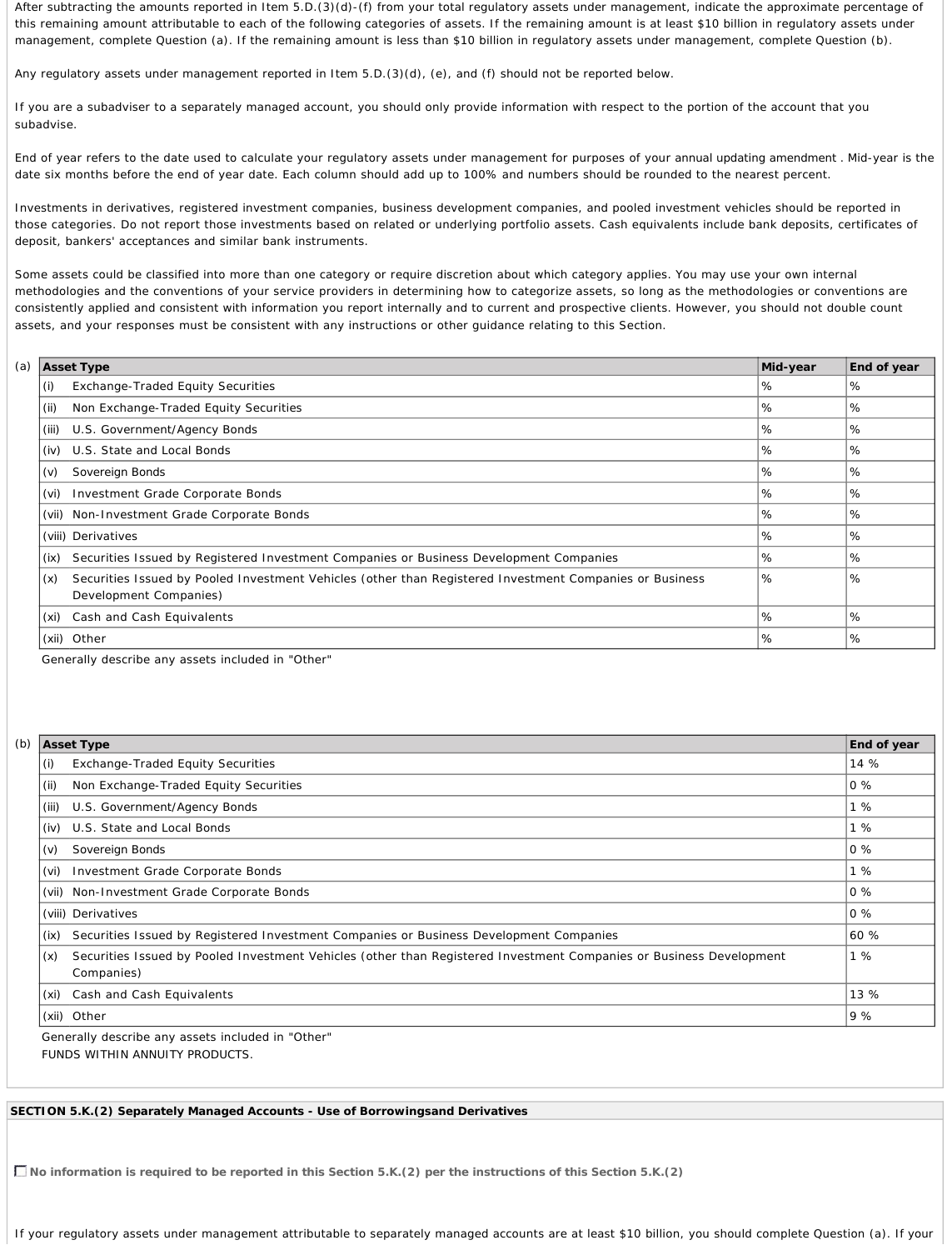regulatory assets under management attributable to separately managed accounts are at least \$500 million but less than \$10 billion, you should complete Question (b).

(a) In the table below, provide the following information regarding the separately managed accounts you advise. If you are a subadviser to a separately managed account, you should only provide information with respect to the portion of the account that you subadvise. End of year refers to the date used to calculate your regulatory assets under management for purposes of your *annual updating amendment*. Mid-year is the date six months before the end of year date.

In column 1, indicate the regulatory assets under management attributable to separately managed accounts associated with each level of gross notional exposure. For purposes of this table, the gross notional exposure of an account is the percentage obtained by dividing (i) the sum of (a) the dollar amount of any *borrowings* and (b) the *gross notional value* of all derivatives, by (ii) the regulatory assets under management of the account.

In column 2, provide the dollar amount of *borrowings* for the accounts included in column 1.

In column 3, provide aggregate *gross notional value* of derivatives divided by the aggregate regulatory assets under management of the accounts included in column 1 with respect to each category of derivatives specified in 3(a) through (f).

You may, but are not required to, complete the table with respect to any separately managed account with regulatory assets under management of less than \$10,000,000.

Any regulatory assets under management reported in Item 5.D.(3)(d), (e), and (f) should not be reported below.

### (i) Mid-Year

| <b>Gross Notional</b><br><b>Exposure</b> | (1) Regulatory Assets<br><b>Under Management</b> | (2)<br><b>Borrowings</b> | (3) Derivative Exposures           |                                       |            |                       |                                            |                         |
|------------------------------------------|--------------------------------------------------|--------------------------|------------------------------------|---------------------------------------|------------|-----------------------|--------------------------------------------|-------------------------|
|                                          |                                                  |                          | (a) Interest<br>Rate<br>Derivative | (b) Foreign<br>Exchange<br>Derivative | (c) Credit | Derivative Derivative | (d) Equity $ $ (e) Commodity<br>Derivative | (f) Other<br>Derivative |
| Less than 10%                            |                                                  |                          | %                                  | %                                     | %          | $\%$                  | %                                          | %                       |
| $10 - 149%$                              |                                                  |                          | $\%$                               | %                                     | %          | $\%$                  | %                                          | %                       |
| 150% or more                             |                                                  |                          | %                                  | %                                     | %          | $\%$                  | %                                          | %                       |

Optional: Use the space below to provide a narrative description of the strategies and/or manner in which *borrowings* and derivatives are used in the management of the separately managed accounts that you advise.

(ii) End of Year

| <b>Gross Notional</b><br><b>Exposure</b> | (1) Regulatory Assets<br><b>Under Management</b> | (2)<br><b>Borrowings</b> | (3) Derivative Exposures           |                                       |                          |            |                                                |                         |
|------------------------------------------|--------------------------------------------------|--------------------------|------------------------------------|---------------------------------------|--------------------------|------------|------------------------------------------------|-------------------------|
|                                          |                                                  |                          | (a) Interest<br>Rate<br>Derivative | (b) Foreign<br>Exchange<br>Derivative | (c) Credit<br>Derivative | Derivative | (d) Equity $ e\rangle$ Commodity<br>Derivative | (f) Other<br>Derivative |
| Less than 10%                            |                                                  |                          | %                                  | %                                     | %                        | $\%$       | %                                              | %                       |
| $10 - 149%$                              |                                                  |                          | %                                  | %                                     | %                        | $\%$       | %                                              | %                       |
| 150% or more                             |                                                  |                          | %                                  | %                                     | %                        | %          | %                                              | %                       |

Optional: Use the space below to provide a narrative description of the strategies and/or manner in which *borrowings* and derivatives are used in the management of the separately managed accounts that you advise.

(b) In the table below, provide the following information regarding the separately managed accounts you advise as of the date used to calculate your regulatory assets under management for purposes of your *annual updating amendment*. If you are a subadviser to a separately managed account, you should only provide information with respect to the portion of the account that you subadvise.

In column 1, indicate the regulatory assets under management attributable to separately managed accounts associated with each level of gross notional exposure. For purposes of this table, the gross notional exposure of an account is the percentage obtained by dividing (i) the sum of (a) the dollar amount of any *borrowings* and (b) the *gross notional value* of all derivatives, by (ii) the regulatory assets under management of the account.

In column 2, provide the dollar amount of *borrowings* for the accounts included in column 1.

You may, but are not required to, complete the table with respect to any separately managed accounts with regulatory assets under management of less than \$10,000,000.

Any regulatory assets under management reported in Item 5.D.(3)(d), (e), and (f) should not be reported below.

| <b>Gross Notional Exposure</b> | $\vert$ (1) Regulatory Assets Under Management $\vert$ | (2) Borrowings |
|--------------------------------|--------------------------------------------------------|----------------|
| Less than 10%                  |                                                        |                |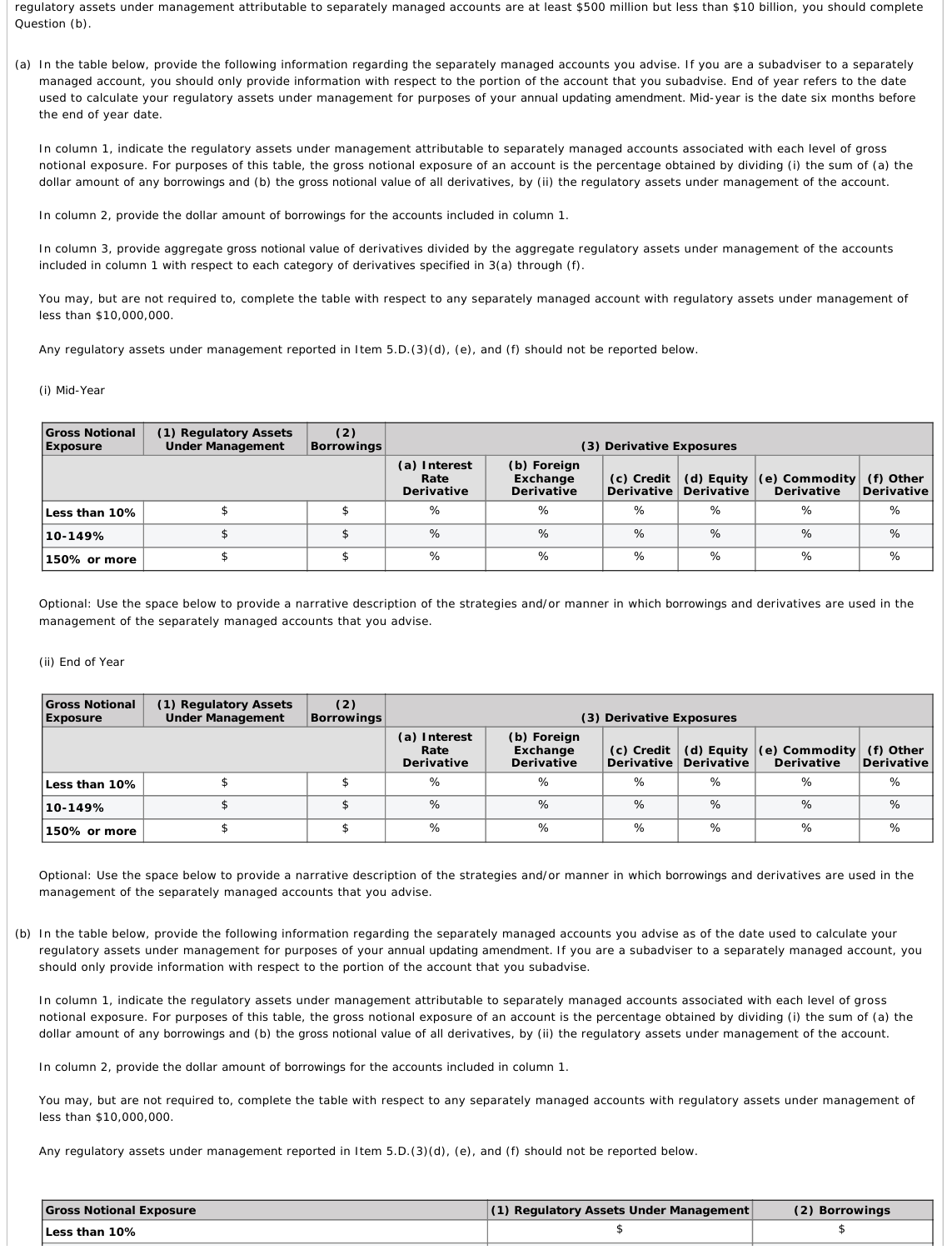| $-149%$<br>$10 -$ |  |
|-------------------|--|
| $150\%$ or more   |  |

Optional: Use the space below to provide a narrative description of the strategies and/or manner in which *borrowings* and derivatives are used in the management of the separately managed accounts that you advise.

|           | regulatory assets under management.             |                                                                                      | Complete a separate Schedule D Section 5.K.(3) for each custodian that holds ten percent or more of your aggregate separately managed account        |              |  |  |  |
|-----------|-------------------------------------------------|--------------------------------------------------------------------------------------|------------------------------------------------------------------------------------------------------------------------------------------------------|--------------|--|--|--|
| (a)       | Legal name of custodian:                        |                                                                                      |                                                                                                                                                      |              |  |  |  |
|           | FIDELITY BROKERAGE SERVICES LLC                 |                                                                                      |                                                                                                                                                      |              |  |  |  |
| (b)       | Primary business name of custodian:             |                                                                                      |                                                                                                                                                      |              |  |  |  |
|           | FIDELITY BROKERAGE SERVICES LLC                 |                                                                                      |                                                                                                                                                      |              |  |  |  |
| (c)       |                                                 | The location(s) of the custodian's office(s) responsible for custody of the assets : |                                                                                                                                                      |              |  |  |  |
|           | City:<br>SMITHFIELD                             | State:<br>Rhode Island                                                               | Country:<br><b>United States</b>                                                                                                                     |              |  |  |  |
|           |                                                 |                                                                                      |                                                                                                                                                      | Yes No       |  |  |  |
| (d)       | Is the custodian a related person of your firm? |                                                                                      |                                                                                                                                                      | $\circ$<br>⊙ |  |  |  |
|           |                                                 |                                                                                      |                                                                                                                                                      |              |  |  |  |
| (e)       | $8 - 23292$                                     | If the custodian is a broker-dealer, provide its SEC registration number (if any)    |                                                                                                                                                      |              |  |  |  |
| (f)       | any)                                            |                                                                                      | If the custodian is not a broker-dealer, or is a broker-dealer but does not have an SEC registration number, provide its legal entity identifier (if |              |  |  |  |
| (g)       | \$52,194,344                                    |                                                                                      | What amount of your regulatory assets under management attributable to separately managed accounts is held at the custodian?                         |              |  |  |  |
|           |                                                 |                                                                                      |                                                                                                                                                      |              |  |  |  |
| (a)       | Legal name of custodian:                        |                                                                                      |                                                                                                                                                      |              |  |  |  |
|           | NATIONAL FINANCIAL SERVICES LLC                 |                                                                                      |                                                                                                                                                      |              |  |  |  |
| (b)       | Primary business name of custodian:             |                                                                                      |                                                                                                                                                      |              |  |  |  |
|           | NATIONAL FINANCIAL SERVICES LLC                 |                                                                                      |                                                                                                                                                      |              |  |  |  |
| $\left( $ |                                                 | The location(s) of the custodian's office(s) responsible for custody of the assets : |                                                                                                                                                      |              |  |  |  |
|           | City:<br><b>BOSTON</b>                          | State:<br>Massachusetts                                                              | Country:<br><b>United States</b>                                                                                                                     |              |  |  |  |
|           |                                                 |                                                                                      |                                                                                                                                                      |              |  |  |  |
| (d)       | Is the custodian a related person of your firm? |                                                                                      |                                                                                                                                                      | Yes No       |  |  |  |
|           |                                                 |                                                                                      |                                                                                                                                                      | ் ⊚          |  |  |  |
| (e)       | $8 - 26740$                                     | If the custodian is a broker-dealer, provide its SEC registration number (if any)    |                                                                                                                                                      |              |  |  |  |
| (f)       | any)                                            |                                                                                      | If the custodian is not a broker-dealer, or is a broker-dealer but does not have an SEC registration number, provide its legal entity identifier (if |              |  |  |  |
| (g)       | \$462,314,313                                   |                                                                                      | What amount of your regulatory assets under management attributable to separately managed accounts is held at the custodian?                         |              |  |  |  |
|           |                                                 |                                                                                      |                                                                                                                                                      |              |  |  |  |

A. You are actively engaged in business as a (check all that apply):

In this Item, we request information about your firm's other business activities.

- $\Box$  (1) broker-dealer (registered or unregistered)
- $\Box$  (2) registered representative of a broker-dealer
- (3) commodity pool operator or commodity trading advisor (whether registered or exempt from registration)
- $\Box$  (4) futures commission merchant
- $\Box$  (5) real estate broker, dealer, or agent
- $\Box$  (6) insurance broker or agent
- $\Box$  (7) bank (including a separately identifiable department or division of a bank)
- $\Box$  (8) trust company
- $\overline{\phantom{a}}$ (9) registered municipal advisor
- $\overline{\phantom{a}}$ (10) registered security-based swap dealer
- $\overline{\phantom{a}}$ (11) major security-based swap participant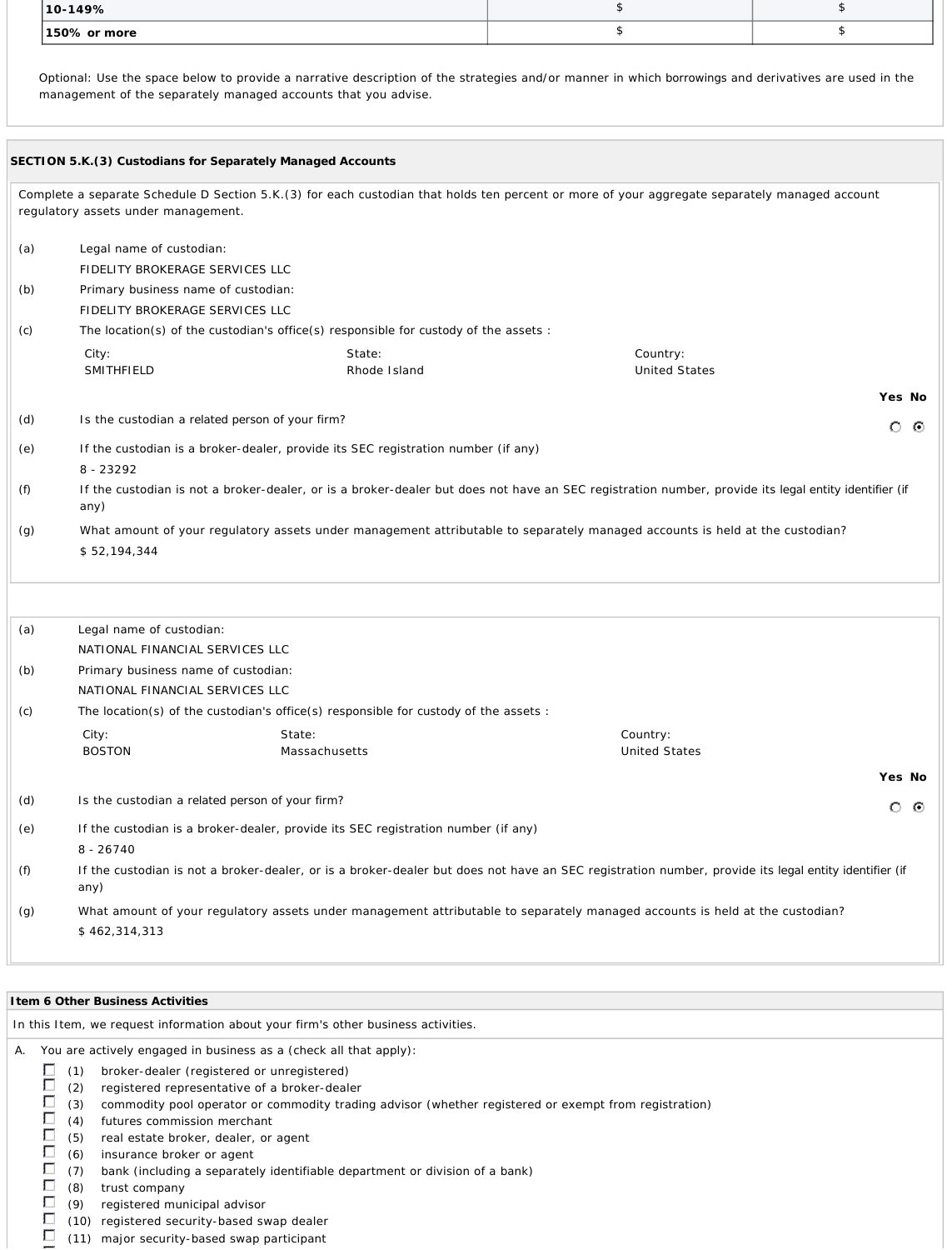- M (12) accountant or accounting firm
- П (13) lawyer or law firm
- $\Box$  (14) other financial product salesperson (specify):

*If you engage in other business using a name that is different from the names reported in Items 1.A. or 1.B.(1), complete Section 6.A. of Schedule D.*

**Yes No** B. (1) Are you actively engaged in any other business not listed in Item 6.A. (other than giving investment advice)?  $\odot$  $\circ$ (2) If yes, is this other business your primary business? O  $\circ$ *If "yes," describe this other business on Section 6.B.(2) of Schedule D, and if you engage in this business under a different name, provide that name.* **Yes No** (3) Do you sell products or provide services other than investment advice to your advisory *clients*?  $\circ$  $\odot$ 

*If "yes," describe this other business on Section 6.B.(3) of Schedule D, and if you engage in this business under a different name, provide that name.*

#### **SECTION 6.A. Names of Your Other Businesses**

#### No Information Filed

#### **SECTION 6.B.(2) Description of Primary Business**

Describe your primary business (not your investment advisory business):

If you engage in that business under a different name, provide that name:

## **SECTION 6.B.(3) Description of Other Products and Services**

Describe other products or services you sell to your *client*. You may omit products and services that you listed in Section 6.B.(2) above.

If you engage in that business under a different name, provide that name:

#### **Item 7 Financial Industry Affiliations**

In this Item, we request information about your financial industry affiliations and activities. This information identifies areas in which conflicts of interest may occur between you and your *clients*.

A. This part of Item 7 requires you to provide information about you and your *related persons*, including foreign affiliates. Your *related persons* are all of your *advisory affiliates* and any *person* that is under common *control* with you.

You have a *related person* that is a (check all that apply):

- $\Box$ (1) broker-dealer, municipal securities dealer, or government securities broker or dealer (registered or unregistered)
- П (2) other investment adviser (including financial planners)
- $\Box$  (3) registered municipal advisor
- $\Box$ (4) registered security-based swap dealer
- $\Box$ (5) major security-based swap participant
- П (6) commodity pool operator or commodity trading advisor (whether registered or exempt from registration)
- П (7) futures commission merchant
- П (8) banking or thrift institution
- П (9) trust company
- Г (10) accountant or accounting firm
- П (11) lawyer or law firm
- П (12) insurance company or agency
- Г (13) pension consultant
- Г (14) real estate broker or dealer
- П (15) sponsor or syndicator of limited partnerships (or equivalent), excluding pooled investment vehicles
- П (16) sponsor, general partner, managing member (or equivalent) of pooled investment vehicles

*Note that Item 7.A. should not be used to disclose that some of your employees perform investment advisory functions or are registered representatives of a broker-dealer. The number of your firm's employees who perform investment advisory functions should be disclosed under Item 5.B.(1). The number of your firm's employees who are registered representatives of a broker-dealer should be disclosed under Item 5.B.(2).* 

*Note that if you are filing an umbrella registration, you should not check Item 7.A.(2) with respect to your relying advisers, and you do not have to complete Section 7.A. in Schedule D for your relying advisers. You should complete a Schedule R for each relying adviser.* 

*For each related person, including foreign affiliates that may not be registered or required to be registered in the United States, complete Section 7.A. of Schedule D.* 

*You do not need to complete Section 7.A. of Schedule D for any related person if: (1) you have no business dealings with the related person in connection with*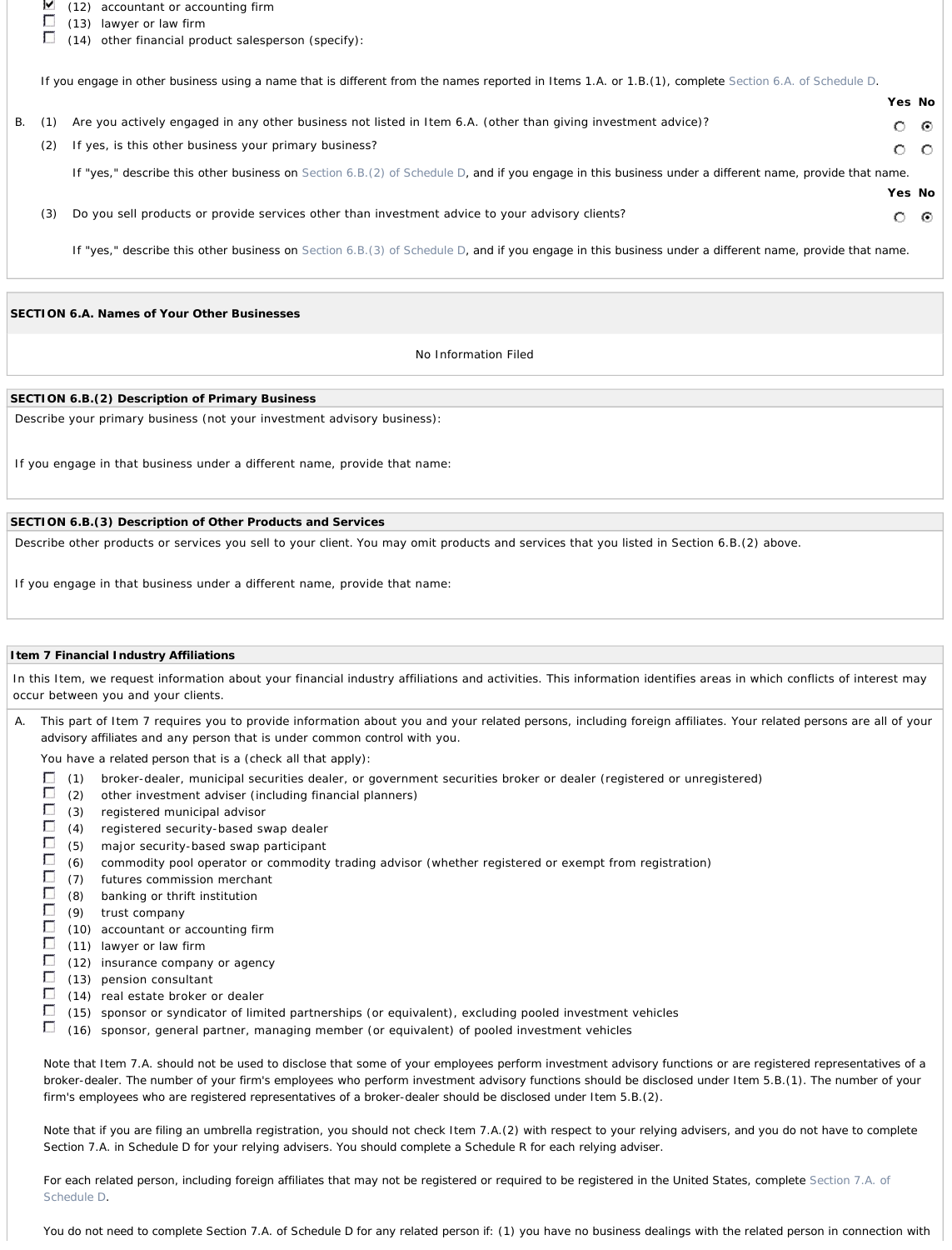*advisory services you provide to your clients; (2) you do not conduct shared operations with the related person; (3) you do not refer clients or business to the related person, and the related person does not refer prospective clients or business to you; (4) you do not share supervised persons or premises with the related person; and (5) you have no reason to believe that your relationship with the related person otherwise creates a conflict of interest with your clients.* 

*You must complete Section 7.A. of Schedule D for each related person acting as qualified custodian in connection with advisory services you provide to your clients (other than any mutual fund transfer agent pursuant to rule 206(4)-2(b)(1)), regardless of whether you have determined the related person to be operationally independent under rule 206(4)-2 of the Advisers Act.*

### **SECTION 7.A. Financial Industry Affiliations**

No Information Filed

**Yes No**

O.

 $\odot$ 

 $\circ$ 

⊙

### **Item 7** *Private Fund* **Reporting**

B. Are you an adviser to any *private fund*?

*If "yes," then for each private fund that you advise, you must complete a Section 7.B.(1) of Schedule D, except in certain circumstances described in the next sentence and in Instruction 6 of the Instructions to Part 1A. If you are registered or applying for registration with the SEC or reporting as an SEC exempt reporting adviser, and another SEC-registered adviser or SEC exempt reporting adviser reports this information with respect to any such private fund in Section 7.B.(1) of Schedule D of its Form ADV (e.g., if you are a subadviser), do not complete Section 7.B.(1) of Schedule D with respect to that private fund. You must, instead, complete Section 7.B.(2) of Schedule D.* 

*In either case, if you seek to preserve the anonymity of a private fund client by maintaining its identity in your books and records in numerical or alphabetical code, or similar designation, pursuant to rule 204-2(d), you may identify the private fund in Section 7.B.(1) or 7.B.(2) of Schedule D using the same code or designation in place of the fund's name.* 

**SECTION 7.B.(1)** *Private Fund* **Reporting**

No Information Filed

### **SECTION 7.B.(2)** *Private Fund* **Reporting**

No Information Filed

#### **Item 8 Participation or Interest in** *Client* **Transactions**

In this Item, we request information about your participation and interest in your *clients*' transactions. This information identifies additional areas in which conflicts of interest may occur between you and your *clients*. Newly-formed advisers should base responses to these questions on the types of participation and interest that you expect to engage in during the next year.

Like Item 7, Item 8 requires you to provide information about you and your *related persons*, including foreign affiliates.

|    |     | Proprietary Interest in <i>Client</i> Transactions                                                                                                                                                                                          |         |        |
|----|-----|---------------------------------------------------------------------------------------------------------------------------------------------------------------------------------------------------------------------------------------------|---------|--------|
| А. |     | Do you or any related person:                                                                                                                                                                                                               |         | Yes No |
|    | (1) | buy securities for yourself from advisory clients, or sell securities you own to advisory clients (principal transactions)?                                                                                                                 | O       | ⊙      |
|    | (2) | buy or sell for yourself securities (other than shares of mutual funds) that you also recommend to advisory clients?                                                                                                                        | ⊙       | €      |
|    | (3) | recommend securities (or other investment products) to advisory clients in which you or any related person has some other proprietary<br>(ownership) interest (other than those mentioned in Items 8.A. $(1)$ or $(2)$ )?                   | О       | - 0    |
|    |     | Sales Interest in <i>Client</i> Transactions                                                                                                                                                                                                |         |        |
| В. |     | Do you or any related person:                                                                                                                                                                                                               |         | Yes No |
|    | (1) | as a broker-dealer or registered representative of a broker-dealer, execute securities trades for brokerage customers in which advisory<br>client securities are sold to or bought from the brokerage customer (agency cross transactions)? | $\circ$ | - 0    |
|    | (2) | recommend to advisory clients, or act as a purchaser representative for advisory clients with respect to, the purchase of securities for<br>which you or any related person serves as underwriter or general or managing partner?           | $\circ$ | - 0    |
|    | (3) | recommend purchase or sale of securities to advisory clients for which you or any related person has any other sales interest (other than<br>the receipt of sales commissions as a broker or registered representative of a broker-dealer)? | $\circ$ | - 0    |
|    |     | <b>Investment or Brokerage Discretion</b>                                                                                                                                                                                                   |         |        |
| C. |     | Do you or any related person have discretionary authority to determine the:                                                                                                                                                                 |         | Yes No |
|    |     | (1) securities to be bought or sold for a <i>client's</i> account?                                                                                                                                                                          | ⊙       | O      |

(2) amount of securities to be bought or sold for a *client's* account?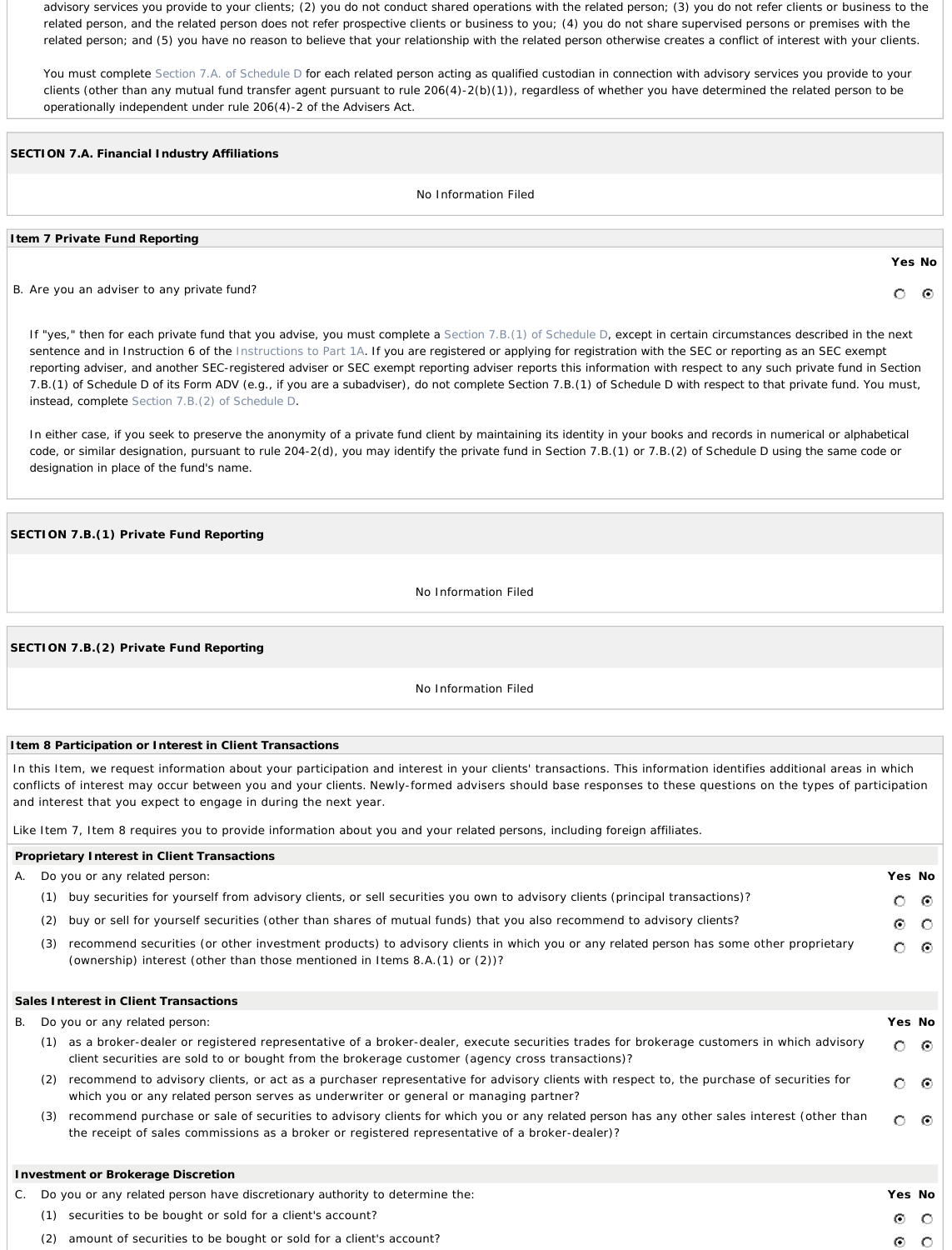|    | broker or dealer to be used for a purchase or sale of securities for a <i>client's</i> account?<br>(3)                                                                                                                                                                                                                                         | ⊙       | O         |
|----|------------------------------------------------------------------------------------------------------------------------------------------------------------------------------------------------------------------------------------------------------------------------------------------------------------------------------------------------|---------|-----------|
|    | commission rates to be paid to a broker or dealer for a <i>client's</i> securities transactions?<br>(4)                                                                                                                                                                                                                                        | O       | - 0       |
| D. | If you answer "yes" to C.(3) above, are any of the brokers or dealers related persons?                                                                                                                                                                                                                                                         | О       | ⊙         |
| Е. | Do you or any related person recommend brokers or dealers to clients?                                                                                                                                                                                                                                                                          | ⊙       | -0        |
| F. | If you answer "yes" to E. above, are any of the brokers or dealers related persons?                                                                                                                                                                                                                                                            | O.      | - 0       |
| G. | Do you or any related person receive research or other products or services other than execution from a broker-dealer or a third party<br>(1)<br>("soft dollar benefits") in connection with <i>client</i> securities transactions?                                                                                                            | $\odot$ | - 0       |
|    | If "yes" to G.(1) above, are all the "soft dollar benefits" you or any related persons receive eligible "research or brokerage services" under<br>(2)<br>section 28(e) of the Securities Exchange Act of 1934?                                                                                                                                 | $\odot$ | $\circ$   |
| H. | Do you or any related person, directly or indirectly, compensate any person that is not an employee for client referrals?<br>(1)                                                                                                                                                                                                               | Ο       | ⊙         |
|    | Do you or any related person, directly or indirectly, provide any employee compensation that is specifically related to obtaining clients for<br>(2)<br>the firm (cash or non-cash compensation in addition to the employee's regular salary)?                                                                                                 | ⊙       | $\circ$   |
|    | Do you or any related person, including any employee, directly or indirectly, receive compensation from any person (other than you or any related<br>person) for client referrals?                                                                                                                                                             | O       | $\bullet$ |
|    | In your response to Item 8.1., do not include the regular salary you pay to an employee.                                                                                                                                                                                                                                                       |         |           |
|    | In responding to Items 8.H. and 8.I., consider all cash and non-cash compensation that you or a related person gave to (in answering Item 8.H.) or received<br>from (in answering Item 8.1.) any person in exchange for client referrals, including any bonus that is based, at least in part, on the number or amount of client<br>referrals. |         |           |
|    |                                                                                                                                                                                                                                                                                                                                                |         |           |
|    | I tem 9 Custody                                                                                                                                                                                                                                                                                                                                |         |           |

In this Item, we ask you whether you or a *related person* has *custody* of *client* (other than *clients* that are investment companies registered under the Investment Company Act of 1940) assets and about your custodial practices.

| (a) cash or bank accounts? | ⊙                                                    |        |
|----------------------------|------------------------------------------------------|--------|
| (b) securities?            | $\bullet$                                            |        |
|                            | A. (1) Do you have custody of any advisory clients': | Yes No |

*If you are registering or registered with the SEC, answer "No" to Item 9.A.(1)(a) and (b) if you have custody solely because (i) you deduct your advisory fees directly from your clients' accounts, or (ii) a related person has custody of client assets in connection with advisory services you provide to clients, but you have overcome the presumption that you are not operationally independent (pursuant to Advisers Act rule 206(4)-2(d)(5)) from the related person.*

(2) If you checked "yes" to Item 9.A.(1)(a) or (b), what is the approximate amount of *client* funds and securities and total number of *clients* for which you have *custody*:

| U.S. Dollar Amount | Total Number of Clients |
|--------------------|-------------------------|
| (a) $$5,500,000$   | (b) $235$               |

*If you are registering or registered with the SEC and you have custody solely because you deduct your advisory fees directly from your clients' accounts, do not include the amount of those assets and the number of those clients in your response to Item 9.A.(2). If your related person has custody of client assets in connection with advisory services you provide to clients, do not include the amount of those assets and number of those clients in your response to 9.A.(2). Instead, include that information in your response to Item 9.B.(2).*

B. (1) In connection with advisory services you provide to *clients*, do any of your *related persons* have *custody* of any of your advisory *clients'*: **Yes No**

O

 $\odot$  $\circ$ 

 $\odot$ 

- (a) cash or bank accounts?
- (b) securities?

*You are required to answer this item regardless of how you answered Item 9.A.(1)(a) or (b).*

(2) If you checked "yes" to Item 9.B.(1)(a) or (b), what is the approximate amount of *client* funds and securities and total number of *clients* for which your *related persons* have *custody*:

| U.S. Dollar Amount | Total Number of Clients |
|--------------------|-------------------------|
| (a) \$ 1,809,390   | $(b)$ 1                 |

- C. If you or your *related persons* have *custody* of *client* funds or securities in connection with advisory services you provide to *clients*, check all the following that apply:
	- ∇ (1) A qualified custodian(s) sends account statements at least quarterly to the investors in the pooled investment vehicle(s) you manage.

⊽ (2) An *independent public accountant* audits annually the pooled investment vehicle(s) that you manage and the audited financial statements are distributed to the investors in the pools.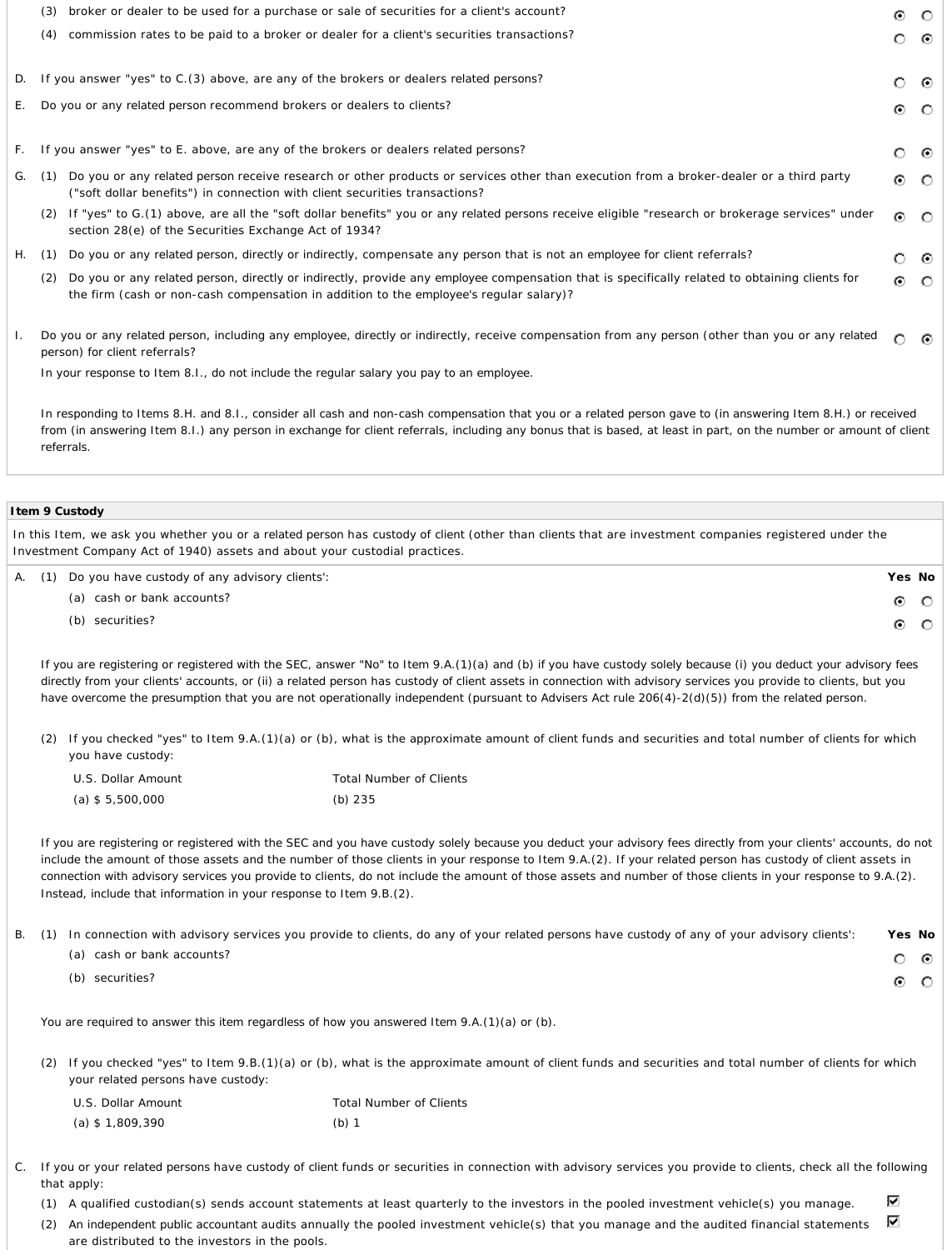|    | An independent public accountant conducts an annual surprise examination of client funds and securities.<br>(3)                                                                                                                                                                                                                                                                                                                       | ⊽      |  |
|----|---------------------------------------------------------------------------------------------------------------------------------------------------------------------------------------------------------------------------------------------------------------------------------------------------------------------------------------------------------------------------------------------------------------------------------------|--------|--|
|    | An independent public accountant prepares an internal control report with respect to custodial services when you or your related persons<br>(4)<br>are qualified custodians for client funds and securities.                                                                                                                                                                                                                          | ⊽      |  |
|    | If you checked Item 9.C.(2), C.(3) or C.(4), list in Section 9.C. of Schedule D the accountants that are engaged to perform the audit or examination or prepare<br>an internal control report. (If you checked Item 9.C.(2), you do not have to list auditor information in Section 9.C. of Schedule D if you already provided this<br>information with respect to the private funds you advise in Section 7.B. $(1)$ of Schedule D). |        |  |
| D. | Do you or your related person(s) act as qualified custodians for your clients in connection with advisory services you provide to clients?                                                                                                                                                                                                                                                                                            | Yes No |  |
|    | you act as a qualified custodian<br>(1)                                                                                                                                                                                                                                                                                                                                                                                               | O<br>⊙ |  |
|    | your related person(s) act as qualified custodian(s)<br>(2)                                                                                                                                                                                                                                                                                                                                                                           | О<br>⊙ |  |
|    | If you checked "yes" to Item 9.D.(2), all related persons that act as qualified custodians (other than any mutual fund transfer agent pursuant to rule<br>206(4)-2(b)(1)) must be identified in Section 7.A. of Schedule D, regardless of whether you have determined the related person to be operationally independent<br>under rule 206(4)-2 of the Advisers Act.                                                                  |        |  |
| Е. | If you are filing your annual updating amendment and you were subject to a surprise examination by an independent public accountant during your last<br>fiscal year, provide the date (MM/YYYY) the examination commenced:                                                                                                                                                                                                            |        |  |
| F. | If you or your related persons have custody of client funds or securities, how many persons, including, but not limited to, you and your related persons, act<br>as qualified custodians for your clients in connection with advisory services you provide to clients?                                                                                                                                                                |        |  |

#### **SECTION 9.C.** *Independent Public Accountant*

You must complete the following information for each *independent public accountant* engaged to perform a surprise examination, perform an audit of a pooled investment vehicle that you manage, or prepare an internal control report. You must complete a separate Schedule D Section 9.C. for each *independent public accountant*.

(1) Name of the *independent public accountant*: PLANTE & MORAN, PLLC

(2) The location of the *independent public accountant's* office responsible for the services provided:

| Number and Street 1:     |                 | Number and Street 2: |                      |  |  |  |
|--------------------------|-----------------|----------------------|----------------------|--|--|--|
| 10 SOUTH RIVERSIDE PLAZA |                 | 9TH FLOOR            |                      |  |  |  |
| City:                    | State:          | Country:             | $ZIP+4/Postal Code:$ |  |  |  |
| CHICAGO                  | <b>Illinois</b> | United States        | 60606                |  |  |  |

(3) Is the *independent public accountant* registered with the Public Company Accounting Oversight Board?

If "yes," Public Company Accounting Oversight Board-Assigned Number: 166

(4) If "yes" to (3) above, is the *independent public accountant* subject to regular inspection by the Public Company Accounting Oversight Board in  $\circ$ accordance with its rules?

**Yes No**

- 0

۵

(5) The *independent public accountant* is engaged to:

A.  $\Box$  audit a pooled investment vehicle

B. **Ø** perform a surprise examination of *clients'* assets

 $C.$   $\blacksquare$  prepare an internal control report

- (6) Since your last *annual updating amendment*, did all of the reports prepared by the *independent public accountant* that audited the pooled investment vehicle or that examined internal controls contain unqualified opinions?
	- Yes

 $\bullet$  No

Report Not Yet Received

*If you check "Report Not Yet Received", you must promptly file an amendment to your Form ADV to update your response when the accountant's report is available.*

## **Item 10 Control Persons**

In this Item, we ask you to identify every *person* that, directly or indirectly, *controls* you. If you are filing an *umbrella registration*, the information in Item 10 should be provided for the *filing adviser* only.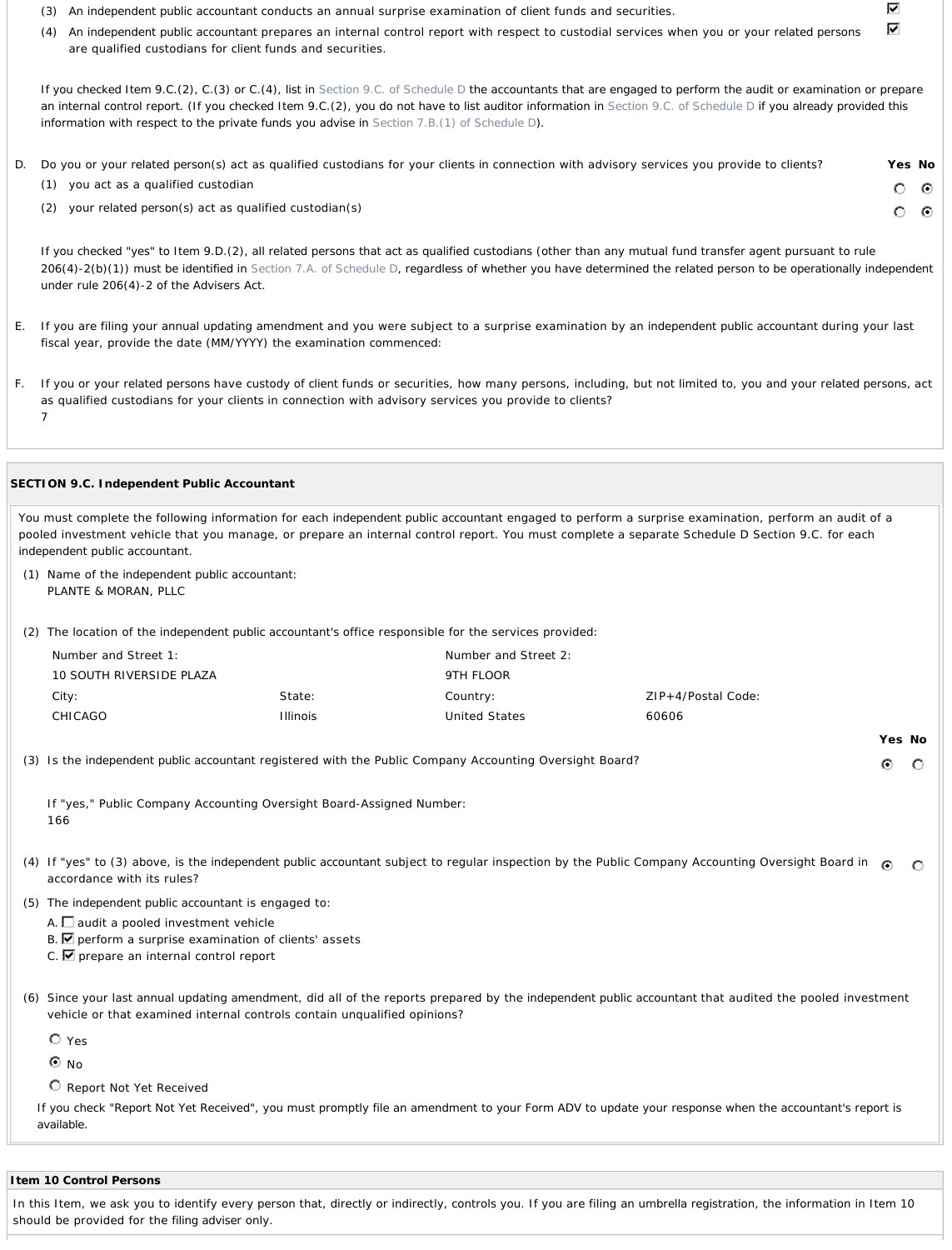If you are submitting an initial application or report, you must complete Schedule A and Schedule B. Schedule A asks for information about your direct owners and executive officers. Schedule B asks for information about your indirect owners. If this is an amendment and you are updating information you reported on either Schedule A or Schedule B (or both) that you filed with your initial application or report, you must complete Schedule C.

A. Does any *person* not named in Item 1.A. or Schedules A, B, or C, directly or indirectly, *control* your management or policies?

**Yes No**

- 0 O.

 $\circ$ 

 $\odot$ 

*If yes, complete Section 10.A. of Schedule D.*

B. If any *person* named in Schedules A, B, or C or in Section 10.A. of Schedule D is a public reporting company under Sections 12 or 15(d) of the Securities Exchange Act of 1934, please complete Section 10.B. of Schedule D.

**SECTION 10.A.** *Control Persons*

No Information Filed

**SECTION 10.B.** *Control Person* **Public Reporting Companies**

No Information Filed

#### **Item 11 Disclosure Information**

In this Item, we ask for information about your disciplinary history and the disciplinary history of all your *advisory affiliates*. We use this information to determine whether to grant your application for registration, to decide whether to revoke your registration or to place limitations on your activities as an investment adviser, and to identify potential problem areas to focus on during our on-site examinations. One event may result in "yes" answers to more than one of the questions below. In accordance with General Instruction 5 to Form ADV, "you" and "your" include the *filing adviser* and all *relying advisers* under an *umbrella registration*.

Your *advisory affiliates* are: (1) all of your current *employees* (other than *employees* performing only clerical, administrative, support or similar functions); (2) all of your officers, partners, or directors (or any *person* performing similar functions); and (3) all *persons* directly or indirectly *controlling* you or *controlled* by you. If you are a "separately identifiable department or division" (SID) of a bank, see the Glossary of Terms to determine who your *advisory affiliates* are.

*If you are registered or registering with the SEC or if you are an exempt reporting adviser, you may limit your disclosure of any event listed in Item 11 to ten years following the date of the event. If you are registered or registering with a state, you must respond to the questions as posed; you may, therefore, limit your disclosure to ten years following the date of an event only in responding to Items 11.A.(1), 11.A.(2), 11.B.(1), 11.B.(2), 11.D.(4), and 11.H.(1)(a). For purposes of calculating this ten-year period, the date of an event is the date the final order, judgment, or decree was entered, or the date any rights of appeal from preliminary orders, judgments, or decrees lapsed.*

You must complete the appropriate Disclosure Reporting Page ("DRP") for "yes" answers to the questions in this Item 11.

|    |                                                                                                                                                                                                                                                                                                                                                                                        |   | Yes No      |
|----|----------------------------------------------------------------------------------------------------------------------------------------------------------------------------------------------------------------------------------------------------------------------------------------------------------------------------------------------------------------------------------------|---|-------------|
|    | Do any of the events below involve you or any of your supervised persons?                                                                                                                                                                                                                                                                                                              | O | ⊙           |
|    | For "yes" answers to the following questions, complete a Criminal Action DRP:                                                                                                                                                                                                                                                                                                          |   |             |
|    | A. In the past ten years, have you or any advisory affiliate:                                                                                                                                                                                                                                                                                                                          |   | Yes No      |
|    | (1) been convicted of or pled guilty or nolo contendere ("no contest") in a domestic, foreign, or military court to any felony?                                                                                                                                                                                                                                                        | O | $\odot$     |
|    | been charged with any felony?<br>(2)                                                                                                                                                                                                                                                                                                                                                   | O | ⊙           |
|    | If you are registered or registering with the SEC, or if you are reporting as an exempt reporting adviser, you may limit your response to Item 11.A. (2) to<br>charges that are currently pending.                                                                                                                                                                                     |   |             |
| В. | In the past ten years, have you or any advisory affiliate:                                                                                                                                                                                                                                                                                                                             |   |             |
|    | been convicted of or pled guilty or nolo contendere ("no contest") in a domestic, foreign, or military court to a misdemeanor involving:<br>(1)<br>investments or an investment-related business, or any fraud, false statements, or omissions, wrongful taking of property, bribery, perjury,<br>forgery, counterfeiting, extortion, or a conspiracy to commit any of these offenses? |   | $(\bullet)$ |
|    | been charged with a misdemeanor listed in Item 11.B.(1)?                                                                                                                                                                                                                                                                                                                               |   |             |
|    | If you are registered or registering with the SEC, or if you are reporting as an exempt reporting adviser, you may limit your response to Item 11.B. (2) to<br>charges that are currently pending.                                                                                                                                                                                     |   |             |
|    | For "yes" answers to the following questions, complete a Regulatory Action DRP:                                                                                                                                                                                                                                                                                                        |   |             |
| C. | Has the SEC or the Commodity Futures Trading Commission (CFTC) ever:                                                                                                                                                                                                                                                                                                                   |   | Yes No      |
|    | (1) found you or any advisory affiliate to have made a false statement or omission?                                                                                                                                                                                                                                                                                                    | O | ⊙           |

(2) *found* you or any *advisory affiliate* to have been *involved* in a violation of SEC or CFTC regulations or statutes?

(3) *found* you or any *advisory affiliate* to have been a cause of an *investment-related* business having its authorization to do business denied,  $\circ$ ⊙ suspended, revoked, or restricted?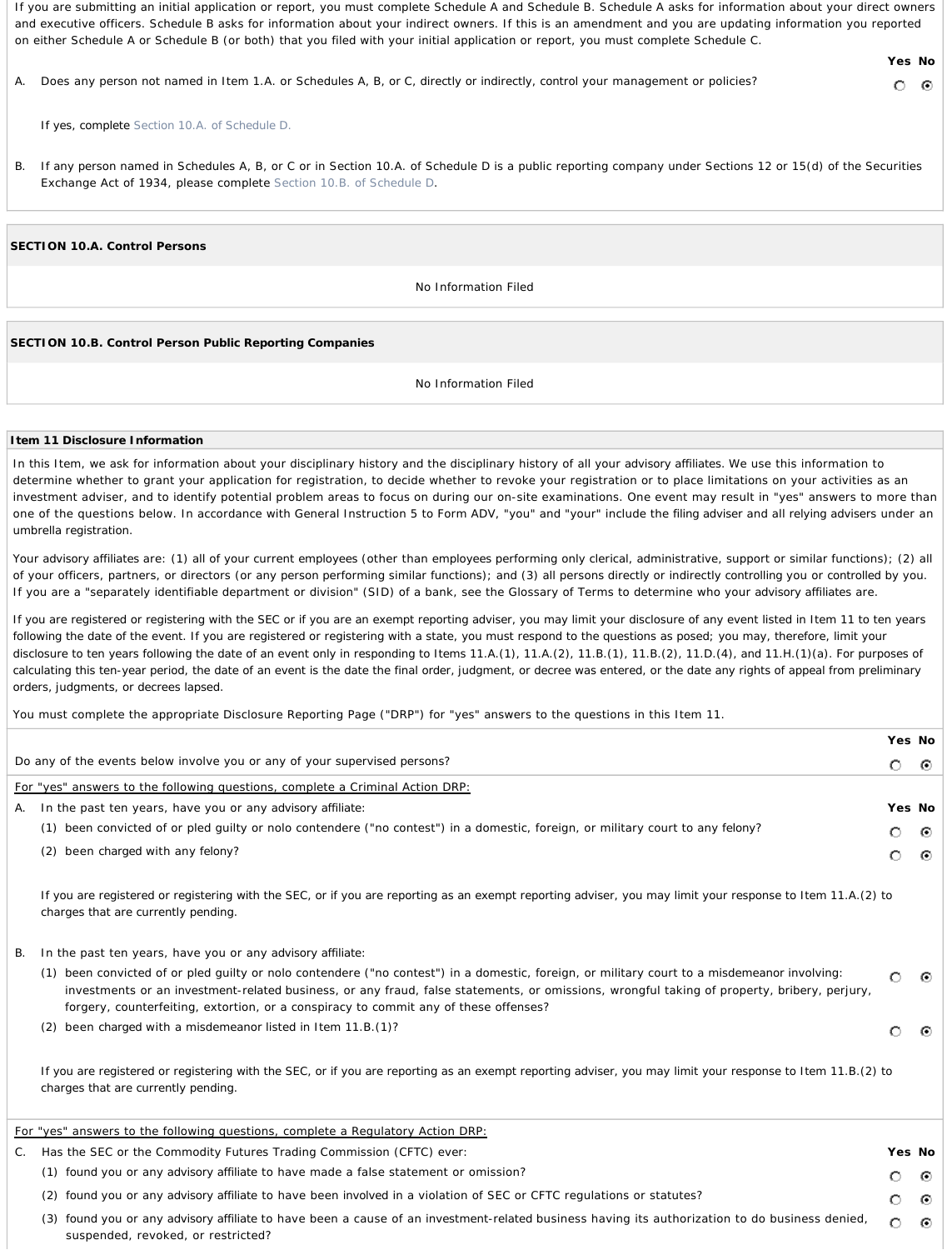|    | (4) entered an order against you or any advisory affiliate in connection with investment-related activity?                                                                                                                                                                                                 | Ο | ⊙         |
|----|------------------------------------------------------------------------------------------------------------------------------------------------------------------------------------------------------------------------------------------------------------------------------------------------------------|---|-----------|
|    | (5) imposed a civil money penalty on you or any advisory affiliate, or ordered you or any advisory affiliate to cease and desist from any activity?                                                                                                                                                        | О | ⊙         |
| D. | Has any other federal regulatory agency, any state regulatory agency, or any foreign financial regulatory authority:                                                                                                                                                                                       |   |           |
|    | (1) ever found you or any advisory affiliate to have made a false statement or omission, or been dishonest, unfair, or unethical?                                                                                                                                                                          | O | $\bullet$ |
|    | ever found you or any advisory affiliate to have been involved in a violation of investment-related regulations or statutes?<br>(2)                                                                                                                                                                        | О | ⊙         |
|    | ever found you or any advisory affiliate to have been a cause of an investment-related business having its authorization to do business<br>(3)<br>denied, suspended, revoked, or restricted?                                                                                                               | О | ⊙         |
|    | (4) in the past ten years, entered an order against you or any advisory affiliate in connection with an investment-related activity?                                                                                                                                                                       |   | ⊙         |
|    | ever denied, suspended, or revoked your or any advisory affiliate's registration or license, or otherwise prevented you or any advisory<br>(5)<br>affiliate, by order, from associating with an investment-related business or restricted your or any advisory affiliate's activity?                       | О | ⊙         |
| Ε. | Has any self-regulatory organization or commodities exchange ever:                                                                                                                                                                                                                                         |   |           |
|    | found you or any advisory affiliate to have made a false statement or omission?<br>(1)                                                                                                                                                                                                                     |   | $\odot$   |
|    | found you or any advisory affiliate to have been involved in a violation of its rules (other than a violation designated as a "minor rule<br>violation" under a plan approved by the SEC)?                                                                                                                 | О | ⊙         |
|    | (3) found you or any advisory affiliate to have been the cause of an investment-related business having its authorization to do business denied,<br>suspended, revoked, or restricted?                                                                                                                     | Ω | ⊙         |
|    | disciplined you or any <i>advisory affiliate</i> by expelling or suspending you or the <i>advisory affiliate</i> from membership, barring or suspending you<br>(4)<br>or the advisory affiliate from association with other members, or otherwise restricting your or the advisory affiliate's activities? | О | ⊙         |
| F. | Has an authorization to act as an attorney, accountant, or federal contractor granted to you or any advisory affiliate ever been revoked or<br>suspended?                                                                                                                                                  | O | ⊙         |
| G. | Are you or any <i>advisory affiliate</i> now the subject of any regulatory <i>proceeding</i> that could result in a "yes" answer to any part of Item 11.C.,<br>11.D., or 11.E.?                                                                                                                            | О | ⊙         |
|    | For "yes" answers to the following questions, complete a Civil Judicial Action DRP:                                                                                                                                                                                                                        |   |           |
| Н. | (1) Has any domestic or foreign court:                                                                                                                                                                                                                                                                     |   | Yes No    |
|    | (a) in the past ten years, enjoined you or any advisory affiliate in connection with any investment-related activity?                                                                                                                                                                                      | О | ⊙         |
|    | ever found that you or any advisory affiliate were involved in a violation of investment-related statutes or regulations?<br>(b)                                                                                                                                                                           | О | ⊙         |
|    | ever dismissed, pursuant to a settlement agreement, an investment-related civil action brought against you or any advisory affiliate by<br>(C)<br>a state or foreign financial regulatory authority?                                                                                                       | O | ⊙         |
|    | (2) Are you or any advisory affiliate now the subject of any civil proceeding that could result in a "yes" answer to any part of Item 11.H.(1)?                                                                                                                                                            |   |           |

## **Item 12 Small Businesses**

The SEC is required by the Regulatory Flexibility Act to consider the effect of its regulations on small entities. In order to do this, we need to determine whether you meet the definition of "small business" or "small organization" under rule 0-7.

Answer this Item 12 only if you are registered or registering with the SEC **and** you indicated in response to Item 5.F.(2)(c) that you have regulatory assets under management of less than \$25 million. You are not required to answer this Item 12 if you are filing for initial registration as a state adviser, amending a current state registration, or switching from SEC to state registration.

For purposes of this Item 12 only:

- Total Assets refers to the total assets of a firm, rather than the assets managed on behalf of *clients*. In determining your or another *person's* total assets, you may use the total assets shown on a current balance sheet (but use total assets reported on a consolidated balance sheet with subsidiaries included, if that amount is larger).
- *Control* means the power to direct or cause the direction of the management or policies of a *person*, whether through ownership of securities, by contract, or otherwise. Any *person* that directly or indirectly has the right to vote 25 percent or more of the voting securities, or is entitled to 25 percent or more of the profits, of another *person* is presumed to *control* the other *person*.

|      |                                                                                                                                                                                                                       | Yes No |                 |  |
|------|-----------------------------------------------------------------------------------------------------------------------------------------------------------------------------------------------------------------------|--------|-----------------|--|
|      | A. Did you have total assets of \$5 million or more on the last day of your most recent fiscal year?                                                                                                                  | 0.     |                 |  |
|      | If "yes," you do not need to answer Items 12.B. and 12.C.                                                                                                                                                             |        |                 |  |
| - B. | Do you:                                                                                                                                                                                                               |        |                 |  |
|      | (1) control another investment adviser that had regulatory assets under management (calculated in response to Item 5.F.(2)(c) of Form ADV)<br>of \$25 million or more on the last day of its most recent fiscal year? |        | $\circ$ $\circ$ |  |
|      | (2) control another person (other than a natural person) that had total assets of \$5 million or more on the last day of its most recent fiscal                                                                       |        |                 |  |

C. Are you:

year?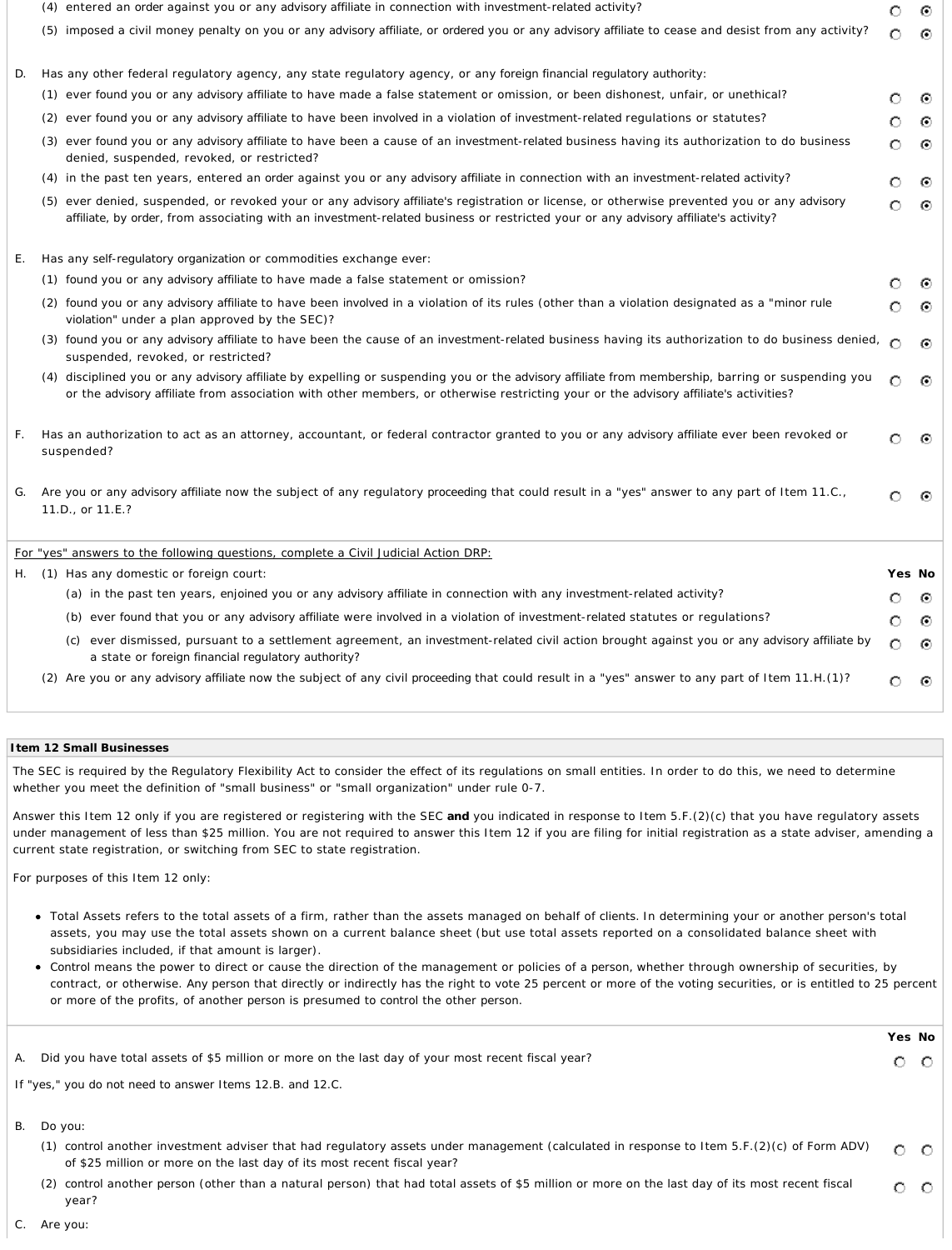- (1) *controlled* by or under common *control* with another investment adviser that had regulatory assets under management (calculated in  $\circ$   $\circ$ response to Item 5.F.(2)(c) of Form ADV) of \$25 million or more on the last day of its most recent fiscal year?
- (2) *controlled* by or under common *control* with another *person* (other than a natural person) that had total assets of \$5 million or more on the  $\circ$   $\circ$ last day of its most recent fiscal year?

### **Schedule A**

### **Direct Owners and Executive Officers**

purchase the security.

- 1. Complete Schedule A only if you are submitting an initial application or report. Schedule A asks for information about your direct owners and executive officers. Use Schedule C to amend this information.
- 2. Direct Owners and Executive Officers. List below the names of:
	- (a) each Chief Executive Officer, Chief Financial Officer, Chief Operations Officer, Chief Legal Officer, Chief Compliance Officer(Chief Compliance Officer is required if you are registered or applying for registration and cannot be more than one individual), director, and any other individuals with similar status or functions;
	- (b) if you are organized as a corporation, each shareholder that is a direct owner of 5% or more of a class of your voting securities, unless you are a public reporting company (a company subject to Section 12 or 15(d) of the Exchange Act); Direct owners include any *person* that owns, beneficially owns, has the right to vote, or has the power to sell or direct the sale of, 5% or more of a class of your voting securities. For purposes of this Schedule, a *person* beneficially owns any securities: (i) owned by his/her child, stepchild, grandchild, parent, stepparent, grandparent, spouse, sibling, mother-in-law, father-in-law, son-in-law, daughter-in-law, brother-in-law, or sister-inlaw, sharing the same residence; or (ii) that he/she has the right to acquire, within 60 days, through the exercise of any option, warrant, or right to
	- (c) if you are organized as a partnership, all general partners and those limited and special partners that have the right to receive upon dissolution, or have contributed, 5% or more of your capital;
	- (d) in the case of a trust that directly owns 5% or more of a class of your voting securities, or that has the right to receive upon dissolution, or has contributed, 5% or more of your capital, the trust and each trustee; and
	- (e) if you are organized as a limited liability company ("LLC"), (i) those members that have the right to receive upon dissolution, or have contributed, 5% or more of your capital, and (ii) if managed by elected managers, all elected managers.
- 3. Do you have any indirect owners to be reported on Schedule B?  $\bigcap$  Yes  $\bigcap$  No
- 4. In the DE/FE/I column below, enter "DE" if the owner is a domestic entity, "FE" if the owner is an entity incorporated or domiciled in a foreign country, or "I" if the owner or executive officer is an individual.
- 5. Complete the Title or Status column by entering board/management titles; status as partner, trustee, sole proprietor, elected manager, shareholder, or member; and for shareholders or members, the class of securities owned (if more than one is issued).
- 6. Ownership codes are: NA less than 5% B 10% but less than 25% D 50% but less than 75%
	- A 5% but less than 10% C 25% but less than 50% E 75% or more
- 7. (a) In the *Control Person* column, enter "Yes" if the *person* has *control* as defined in the Glossary of Terms to Form ADV, and enter "No" if the *person* does not have *control*. Note that under this definition, most executive officers and all 25% owners, general partners, elected managers, and trustees are *control persons*.
	- (b) In the PR column, enter "PR" if the owner is a public reporting company under Sections 12 or 15(d) of the Exchange Act.
	- (c) Complete each column.

| FULL LEGAL NAME (Individuals: Last DE/FE/I Title or Status<br>Name, First Name, Middle Name) |                                                     | Acquired MM/YYYY Code |           | $\left  Person \right $ |    | Date Title or Status   Ownership   Control   PR   CRD No. If None: S.S. No. and<br>Date of Birth, IRS Tax No. or<br>Employer ID No. |
|----------------------------------------------------------------------------------------------|-----------------------------------------------------|-----------------------|-----------|-------------------------|----|-------------------------------------------------------------------------------------------------------------------------------------|
| WALLACE, WILLIAM, ALLEN                                                                      | CHIEF INVESTMENT<br>OFFICER AND MANAGING<br>MEMBER" | 08/2017               | ι.        |                         |    | N 4233166                                                                                                                           |
| WALLACE, KATHRYN, MARSH                                                                      | MANAGING MEMBER,<br>SENIOR WEALTH ADVISOR           | 08/2017               | C         |                         |    | N 4641895                                                                                                                           |
| WILEY, LANDIS, TYLER                                                                         | MEMBER, SENIOR WEALTH<br>ADVISOR                    | 08/2017               | B         |                         | N. | 5940982                                                                                                                             |
| KNUDSON, BRYAN, JENNINGS                                                                     | MEMBER, SENIOR WEALTH<br>ADVISOR                    | 08/2017               | A         |                         |    | N 4642319                                                                                                                           |
| ORTGIES, KATHERINE, EMMA                                                                     | MEMBER, CHIEF<br>COMPLIANCE OFFICER                 | 08/2017               | <b>NA</b> |                         | N. | 5919392                                                                                                                             |

#### **Schedule B**

### **Indirect Owners**

- 1. Complete Schedule B only if you are submitting an initial application or report. Schedule B asks for information about your indirect owners; you must first complete Schedule A, which asks for information about your direct owners. Use Schedule C to amend this information.
- 2. Indirect Owners. With respect to each owner listed on Schedule A (except individual owners), list below:
- (a) in the case of an owner that is a corporation, each of its shareholders that beneficially owns, has the right to vote, or has the power to sell or direct the sale of, 25% or more of a class of a voting security of that corporation;

For purposes of this Schedule, a *person* beneficially owns any securities: (i) owned by his/her child, stepchild, grandchild, parent, stepparent, grandparent, spouse, sibling, mother-in-law, father-in-law, son-in-law, daughter-in-law, brother-in-law, or sister-in-law, sharing the same residence; or (ii) that he/she has the right to acquire, within 60 days, through the exercise of any option, warrant, or right to purchase the security.

- (b) in the case of an owner that is a partnership, all general partners and those limited and special partners that have the right to receive upon dissolution, or have contributed, 25% or more of the partnership's capital;
- (c) in the case of an owner that is a trust, the trust and each trustee; and
- (d) in the case of an owner that is a limited liability company ("LLC"), (i) those members that have the right to receive upon dissolution, or have contributed, 25% or more of the LLC's capital, and (ii) if managed by elected managers, all elected managers.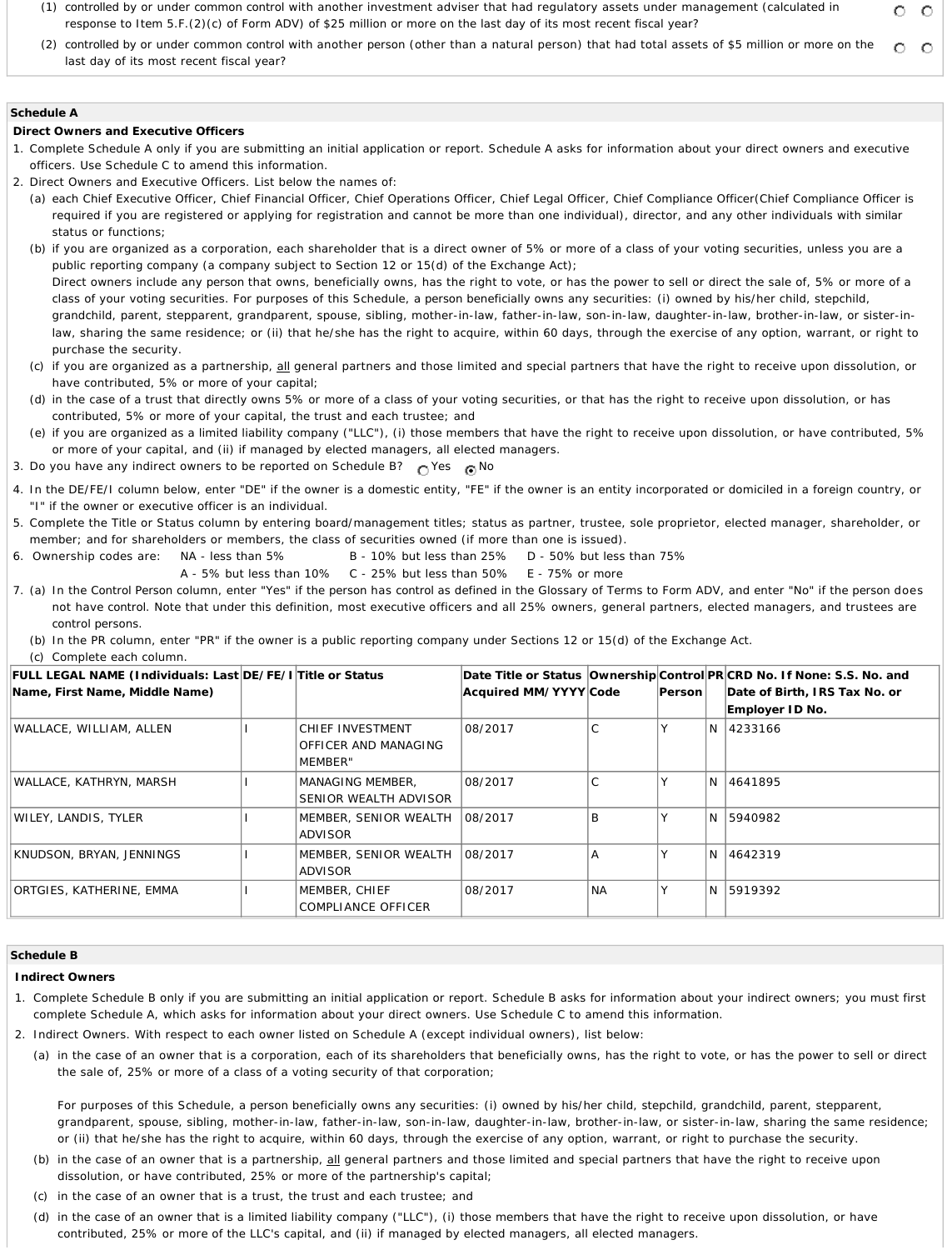- 3. Continue up the chain of ownership listing all 25% owners at each level. Once a public reporting company (a company subject to Sections 12 or 15(d) of the Exchange Act) is reached, no further ownership information need be given.
- 4. In the DE/FE/I column below, enter "DE" if the owner is a domestic entity, "FE" if the owner is an entity incorporated or domiciled in a foreign country, or "I" if the owner is an individual.
- 5. Complete the Status column by entering the owner's status as partner, trustee, elected manager, shareholder, or member; and for shareholders or members, the class of securities owned (if more than one is issued).
- 6. Ownership codes are: C 25% but less than 50% E 75% or more
	- D 50% but less than 75% F Other (general partner, trustee, or elected manager)
- 7. (a) In the *Control Person* column, enter "Yes" if the *person* has *control* as defined in the Glossary of Terms to Form ADV, and enter "No" if the *person* does not have *control*. Note that under this definition, most executive officers and all 25% owners, general partners, elected managers, and trustees are *control persons*.
	- (b) In the PR column, enter "PR" if the owner is a public reporting company under Sections 12 or 15(d) of the Exchange Act.
	- (c) Complete each column.

No Information Filed

## **Schedule D - Miscellaneous**

You may use the space below to explain a response to an Item or to provide any other information.

SECTION 5.I.(2) Wrap Fee Programs - The Advisor offers the Basepoint Wrap Fee Program. As a new registrant, system limitations prevent us from entering details in this Item prior to having assets under management under this wrap program. Custody is also disclosed in Form ADV because Basepoint has authority to transfer money from client account(s), which constitutes a standing letter of authorization (SLOA). Accordingly, Basepoint will follow the safeguards specified by the SEC rather than undergo an annual audit.

## **Schedule R**

No Information Filed

#### **DRP Pages**

#### **CRIMINAL DISCLOSURE REPORTING PAGE (ADV)**

No Information Filed

### **REGULATORY ACTION DISCLOSURE REPORTING PAGE (ADV)**

No Information Filed

# **CIVIL JUDICIAL ACTION DISCLOSURE REPORTING PAGE (ADV)**

No Information Filed

# **Part 2**

## **Exemption from brochure delivery requirements for SEC-registered advisers**

SEC rules exempt SEC-registered advisers from delivering a firm brochure to some kinds of clients. If these exemptions excuse you from delivering a brochure to *all* of your advisory clients, you do not have to prepare a brochure.

**Yes No**

 $\odot$ 

 $\circ$ 

Are you exempt from delivering a brochure to all of your clients under these rules?

*If no, complete the ADV Part 2 filing below.*

Amend, retire or file new brochures:

| Brochure ID | Brochure Name                 | $\vert$ Brochure Type $(s)$                    |
|-------------|-------------------------------|------------------------------------------------|
| 282257      | BASEPOINT DISCLOSURE BROCHURE | Individuals, High net worth individuals, Wrap  |
|             |                               | program, Financial Planning Services, Includes |
|             |                               | material about supervised persons that would   |
|             |                               | otherwise be in a supplement (state-registered |
|             |                               | advisers only)                                 |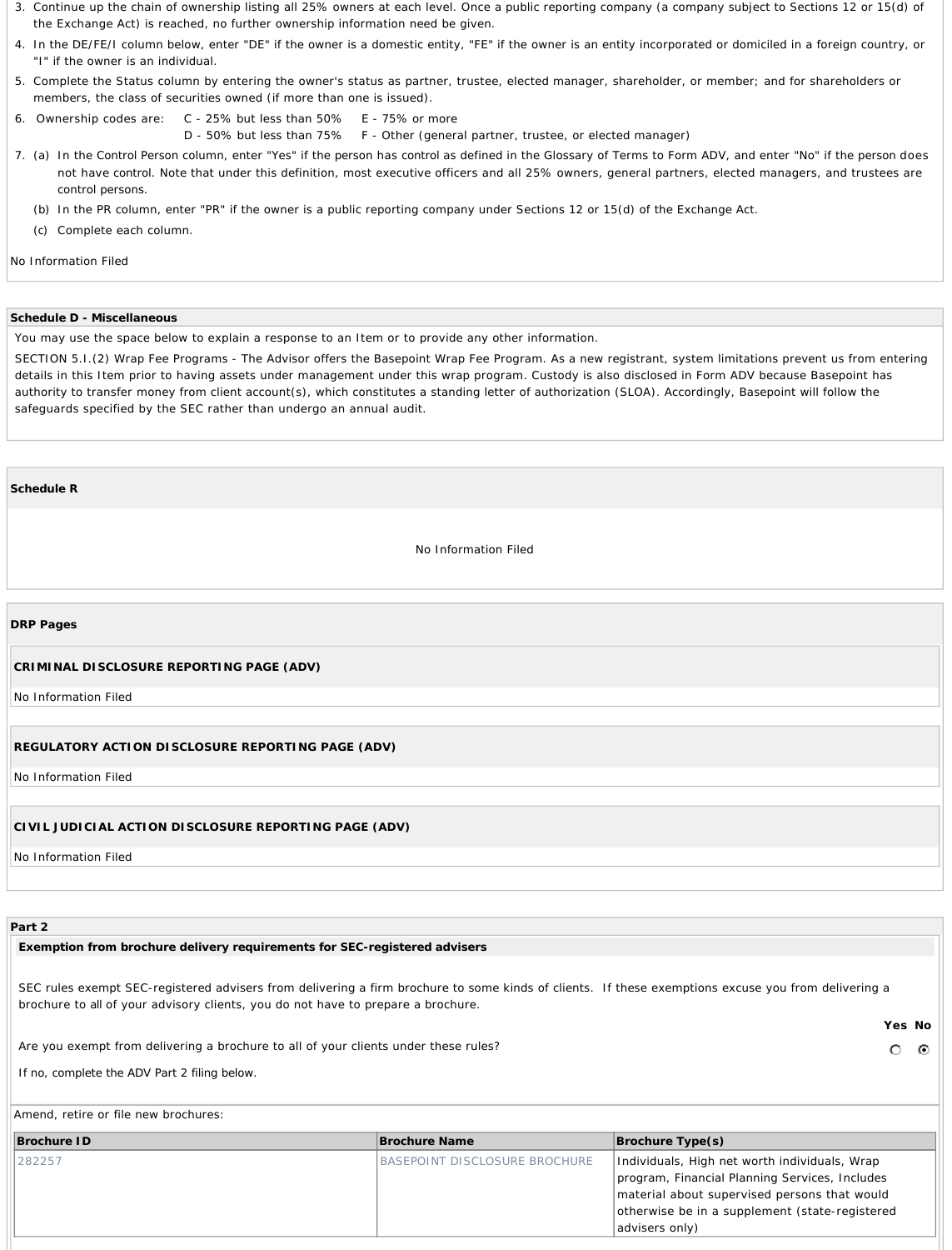|    | Part 3 |
|----|--------|
| CR |        |
|    |        |

**CRS Type(s) Affiliate Info Retire** Investment Advisor ど

## **Execution Pages**

## **DOMESTIC INVESTMENT ADVISER EXECUTION PAGE**

You must complete the following Execution Page to Form ADV. This execution page must be signed and attached to your initial submission of Form ADV to the SEC and all amendments.

## Appointment of Agent for Service of Process

By signing this Form ADV Execution Page, you, the undersigned adviser, irrevocably appoint the Secretary of State or other legally designated officer, of the state in which you maintain your *principal office and place of business* and any other state in which you are submitting a *notice filing*, as your agents to receive service, and agree that such *persons* may accept service on your behalf, of any notice, subpoena, summons, *order* instituting *proceedings*, demand for arbitration, or other process or papers, and you further agree that such service may be made by registered or certified mail, in any federal or state action, administrative *proceeding* or arbitration brought against you in any place subject to the jurisdiction of the United States, if the action, *proceeding*, or arbitration (a) arises out of any activity in connection with your investment advisory business that is subject to the jurisdiction of the United States, and (b) is *founded*, directly or indirectly, upon the provisions of: (i) the Securities Act of 1933, the Securities Exchange Act of 1934, the Trust Indenture Act of 1939, the Investment Company Act of 1940, or the Investment Advisers Act of 1940, or any rule or regulation under any of these acts, or (ii) the laws of the state in which you maintain your *principal office and place of business* or of any state in which you are submitting a *notice filing*.

## Signature

I, the undersigned, sign this Form ADV on behalf of, and with the authority of, the investment adviser. The investment adviser and I both certify, under penalty of perjury under the laws of the United States of America, that the information and statements made in this ADV, including exhibits and any other information submitted, are true and correct, and that I am signing this Form ADV Execution Page as a free and voluntary act.

I certify that the adviser's books and records will be preserved and available for inspection as required by law. Finally, I authorize any *person* having *custody* or possession of these books and records to make them available to federal and state regulatory representatives.

Signature: MEGHAN REED Printed Name: MEGHAN REED Adviser *CRD* Number: 289538

Date: MM/DD/YYYY 03/23/2022 Title: COMPLIANCE FIRM

### *NON-RESIDENT* **INVESTMENT ADVISER EXECUTION PAGE**

You must complete the following Execution Page to Form ADV. This execution page must be signed and attached to your initial submission of Form ADV to the SEC and all amendments.

## 1. Appointment of Agent for Service of Process

By signing this Form ADV Execution Page, you, the undersigned adviser, irrevocably appoint each of the Secretary of the SEC, and the Secretary of State or other legally designated officer, of any other state in which you are submitting a *notice filing*, as your agents to receive service, and agree that such persons may accept service on your behalf, of any notice, subpoena, summons, *order* instituting *proceedings*, demand for arbitration, or other process or papers, and you further agree that such service may be made by registered or certified mail, in any federal or state action, administrative *proceeding* or arbitration brought against you in any place subject to the jurisdiction of the United States, if the action, *proceeding* or arbitration (a) arises out of any activity in connection with your investment advisory business that is subject to the jurisdiction of the United States, and (b) is *founded*, directly or indirectly, upon the provisions of: (i) the Securities Act of 1933, the Securities Exchange Act of 1934, the Trust Indenture Act of 1939, the Investment Company Act of 1940, or the Investment Advisers Act of 1940, or any rule or regulation under any of these acts, or (ii) the laws of any state in which you are submitting a *notice filing*.

## 2. Appointment and Consent: Effect on Partnerships

If you are organized as a partnership, this irrevocable power of attorney and consent to service of process will continue in effect if any partner withdraws from or is admitted to the partnership, provided that the admission or withdrawal does not create a new partnership. If the partnership dissolves, this irrevocable power of attorney and consent shall be in effect for any action brought against you or any of your former partners.

## 3. *Non-Resident* Investment Adviser Undertaking Regarding Books and Records

By signing this Form ADV, you also agree to provide, at your own expense, to the U.S. Securities and Exchange Commission at its principal office in Washington D.C., at any Regional or District Office of the Commission, or at any one of its offices in the United States, as specified by the Commission, correct, current, and complete copies of any or all records that you are required to maintain under Rule 204-2 under the Investment Advisers Act of 1940.